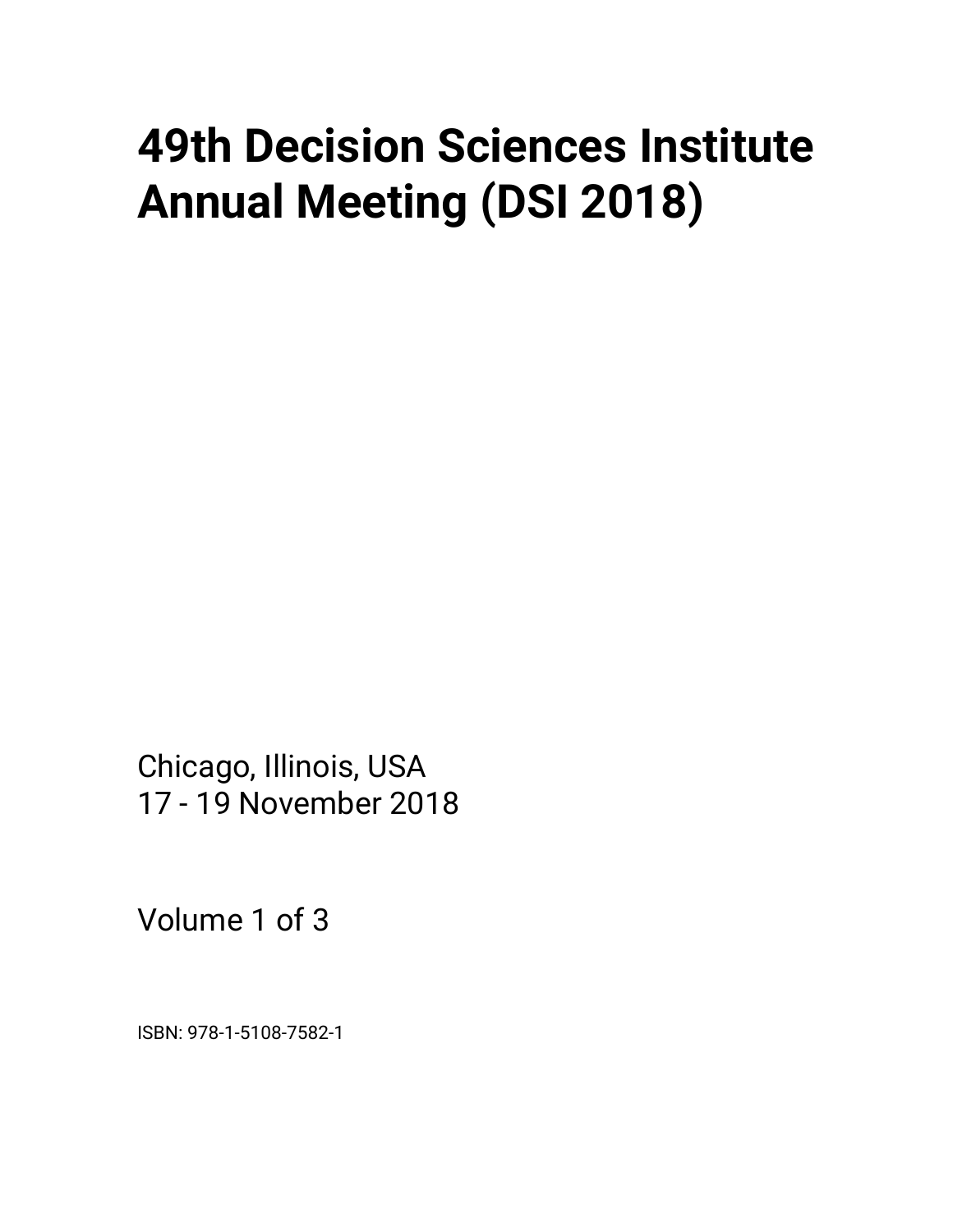**Printed from e-media with permission by:** 

Curran Associates, Inc. 57 Morehouse Lane Red Hook, NY 12571



**Some format issues inherent in the e-media version may also appear in this print version.** 

Copyright© (2018) by Decision Sciences Institute All rights reserved.

Printed by Curran Associates, Inc. (2019)

For permission requests, please contact Decision Sciences Institute at the address below.

Decision Sciences Institute University of Houston C.T. Bauer College of Business 4750 Calhoun Road, Room 325A Houston, TX 77204-6021 USA

Phone: 713-743-4815

info@decisionsciences.org

## **Additional copies of this publication are available from:**

Curran Associates, Inc. 57 Morehouse Lane Red Hook, NY 12571 USA Phone: 845-758-0400 Fax: 845-758-2633 Email: curran@proceedings.com Web: www.proceedings.com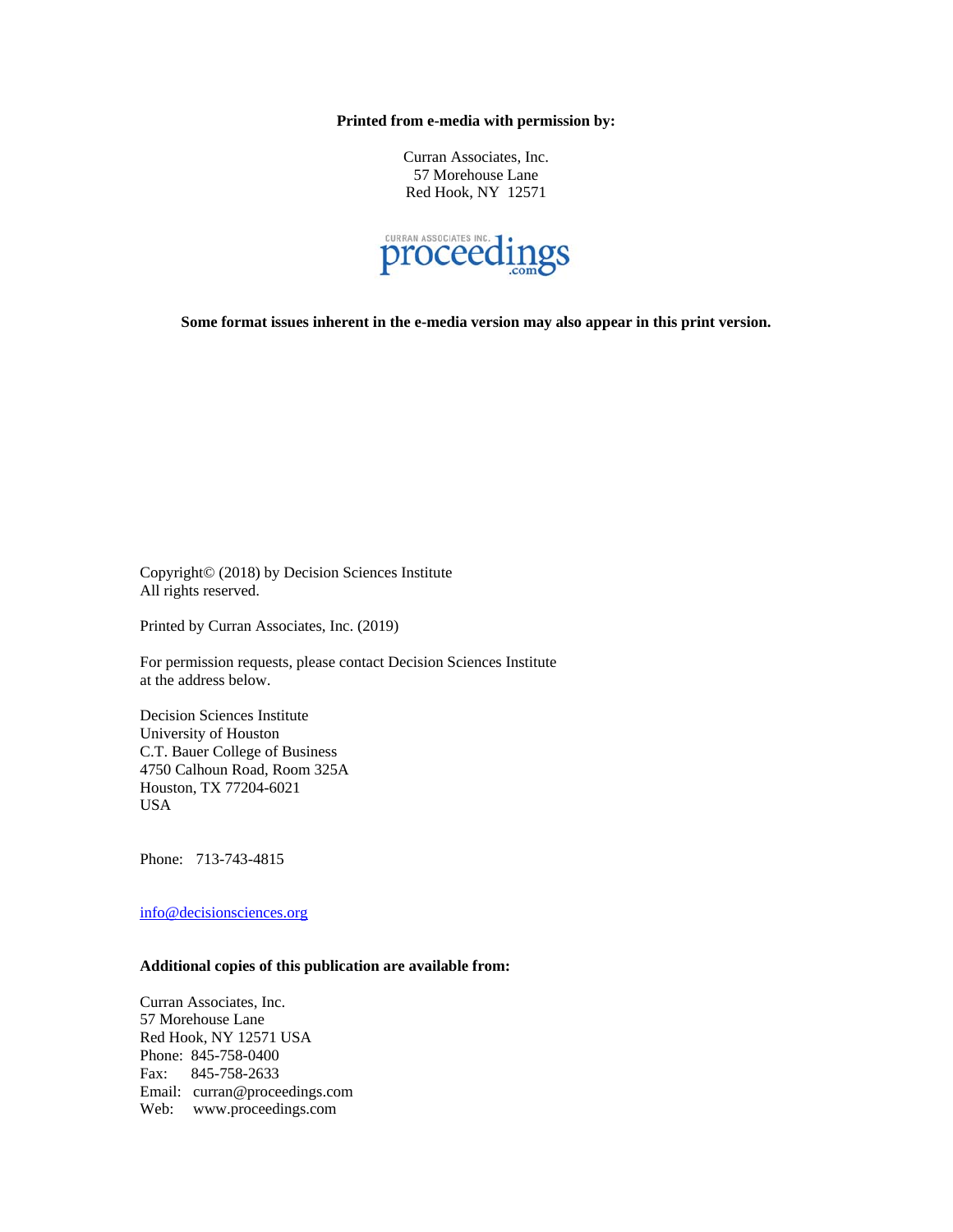## **Table of Contents**

| A Blockchain-Based Deep Learning Neural Network                                                                                                             | $\mathbf{1}$ |
|-------------------------------------------------------------------------------------------------------------------------------------------------------------|--------------|
| Dr. Liqiang Chen <sup>1</sup>                                                                                                                               |              |
| 1. University of Wisconsin Eau Claire                                                                                                                       |              |
| A Causative Analytic Approaches for Improving Graduation and Retention Rates                                                                                | 6            |
| Dr. Xuan Wang <sup>1</sup> , Prof. Helmut Schneider <sup>2</sup>                                                                                            |              |
| 1. The University of Texas at Rio Grande Valley, 2. Louisiana State University                                                                              |              |
| A Comparison of Dispatching Heuristics To Schedule Jobs In A No Wait Flow Shop To Minimize Total Ear-                                                       |              |
| <b>liness And Tardiness</b>                                                                                                                                 | 15           |
| Dr. Jeffrey Schaller <sup>1</sup> , Dr. Jorge Valente <sup>2</sup>                                                                                          |              |
| 1. Eastern Connecticut State University, 2. Universidade do Porto                                                                                           |              |
| A Cross-Country Analysis on The Antecedents Of E-Government Adoption                                                                                        | 28           |
| Dr. Mohammad Merhi <sup>1</sup> , Mr. Romaric Zounlome <sup>1</sup> , Mr. Joshua Bolen <sup>1</sup>                                                         |              |
| 1. Indiana University South Bend                                                                                                                            |              |
| A Decision-Tree Based Classification for Providing a E-Visit Service                                                                                        | 33           |
| Prof. Ching-Chin Chern <sup>1</sup> , Ms. Pin-syuan Ho <sup>1</sup> , Prof. Bo Hsiao <sup>2</sup>                                                           |              |
| 1. National Taiwan University, 2. Chang Jung Christian University                                                                                           |              |
| A Global Supply Chain Production and Distribution Network Design Model                                                                                      | 44           |
| Dr. Kanchan Das <sup>1</sup>                                                                                                                                |              |
| 1. East Carolina University                                                                                                                                 |              |
|                                                                                                                                                             |              |
| A literature Review on the Impact of Antecedents of Supply Chain Resilience on Mitigating Supply Chain                                                      |              |
| <b>Disruption Risks</b>                                                                                                                                     | 61           |
| Mr. Mansoor Shekarian <sup>1</sup><br>1. North Carolina A&T State University                                                                                |              |
|                                                                                                                                                             |              |
| A New r2 for Time Series Forecasting                                                                                                                        | 71           |
| Dr. Rick Hesse <sup>1</sup>                                                                                                                                 |              |
| 1. Lincoln Memorial University                                                                                                                              |              |
| A Predictive Modeling on Safety Management System's Lifecycle Effectiveness in the United Airlines (UA) 79                                                  |              |
| Ms. Ashwitha Thokala Shashikumar <sup>1</sup> , Ms. Rosemonde Ausseil <sup>1</sup> , Dr. Ridvan Gedik <sup>1</sup> , Dr. Amir Esmailpour <sup>1</sup> , Mr. |              |
| Robert Daniel <sup>2</sup>                                                                                                                                  |              |
| 1. University of New Haven, 2. United Airlines                                                                                                              |              |
| A Product-Centric View of Smartphone Adoption                                                                                                               | 88           |
| Dr. Alan Brandyberry <sup>1</sup> , Dr. Suvankar Ghosh <sup>2</sup> , Dr. Kevin Trainor <sup>3</sup>                                                        |              |
| 1. Kent State University, 2. University of Toledo, 3. Northern Arizona University                                                                           |              |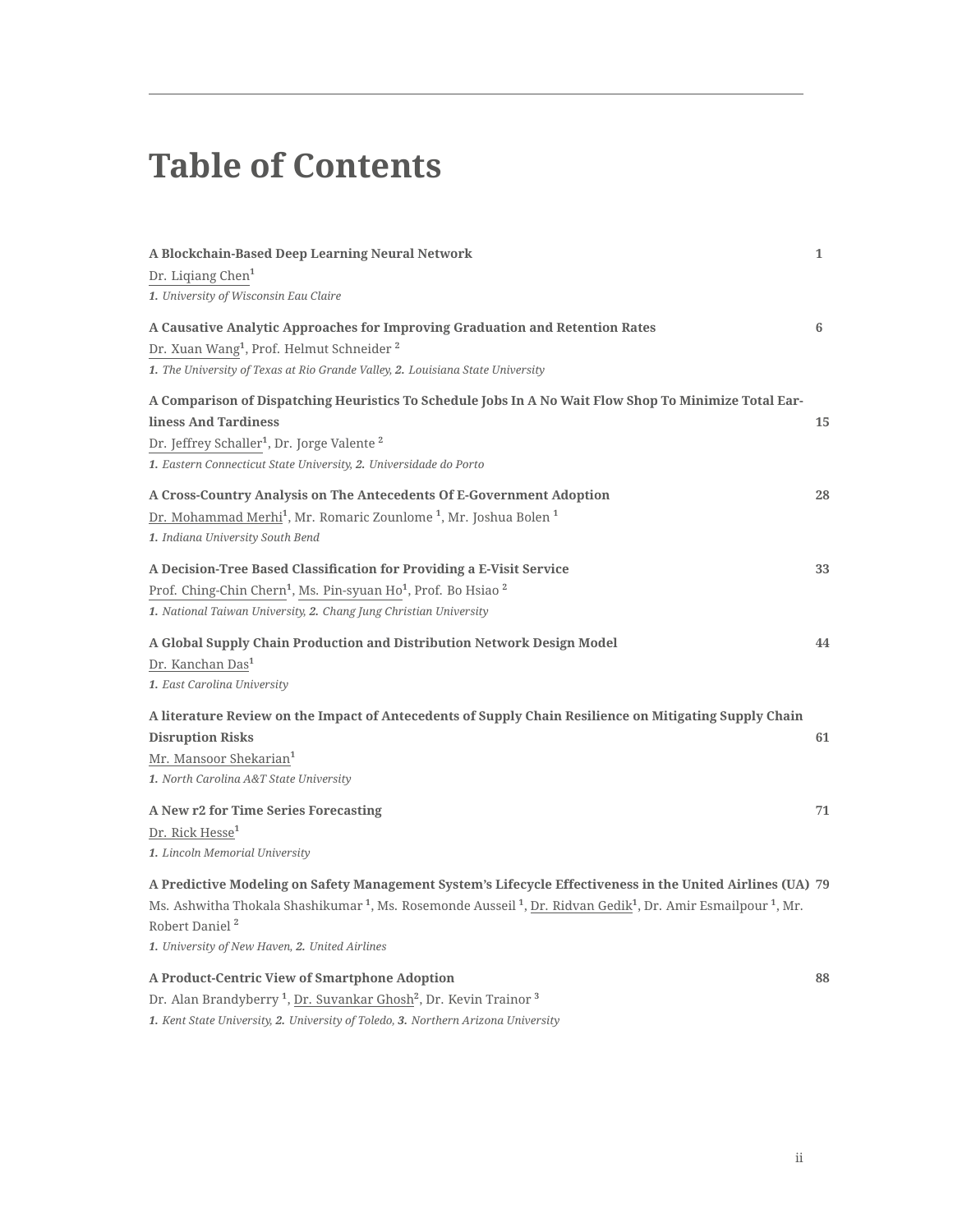| A Review of Adoption Theories for Health Information Systems and Implications for Systems Require-<br>ments<br>Ms. Mauli Dalal <sup>1</sup> , Dr. Heinz Roland Weistroffer <sup>1</sup><br>1. Virginia Commonwealth University                                                | 110 |
|-------------------------------------------------------------------------------------------------------------------------------------------------------------------------------------------------------------------------------------------------------------------------------|-----|
| A Study of Informal Efficiency in the Acquisitions of Mobile Applications<br>Mrs. Daniella Novak <sup>1</sup> , Dr. Jorge Eduardo Scarpin <sup>2</sup><br>1. UNIVERSIDADE FEDERAL DO PARANÁ, 2. Concordia College                                                             | 121 |
| A Survey of Techniques and Tools for Big Data Mining<br>Mr. Xiaoguang Tian <sup>1</sup><br>1. University of North Texas                                                                                                                                                       | 137 |
| <b>Alliance Partner Selection and Firm Value: An Event Study</b><br>Dr. Yu Liu <sup>1</sup><br>1. Saginaw Valley State University                                                                                                                                             | 149 |
| <b>Allocation Decision: A Teaching Case for Accounting Classes</b><br>Dr. Sheldon Smith <sup>1</sup><br>1. Utah Valley University                                                                                                                                             | 167 |
| An Analysis of Classroom Collusion Using Latent Dirichlet Allocation<br>Dr. Charles Shrader <sup>1</sup> , Dr. Sue Ravenscroft <sup>1</sup> , Dr. Jeffrey Kaufmann <sup>2</sup><br>1. Iowa State University, 2. University of Minnesota                                       | 178 |
| An Analysis of Parenting from Online Confessions<br>Dr. Renita Murimi <sup>1</sup> , Mr. Dylan Bales <sup>1</sup><br>1. Oklahoma Baptist University                                                                                                                           | 201 |
| An Analytical Methodology to the Optimal Fortification of a Rail Intermodal Terminal Network<br>Prof. Hassan Sarhadi <sup>1</sup> , Prof. David Tulett <sup>2</sup> , Prof. Manish Verma <sup>3</sup><br>1. Acadia University, 2. Memorial University, 3. McMaster University | 211 |
| An Anomaly in Yates' Correction for Continuity in the 2x2 Cross-Tabulation Chi-Square Test of Indepen-<br>dence<br>Dr. John Dickinson <sup>1</sup><br>1. University of Windsor                                                                                                | 227 |
| An empirical study of adoption and diffusion of electronic commerce in Large Enterprises in the Mexico<br><b>City Region</b><br>Dr. Regina Leal Guemez <sup>1</sup> , Dr. Salvador T. Porras <sup>1</sup><br>1. Universidad Autonoma Metropolitana                            | 228 |
| An Empirical Study of the Application of Lean Tools in U.S. Industry<br>Dr. Marvin Gonzalez <sup>1</sup> , Prof. Gioconda Quesada <sup>1</sup> , Ms. Maitland Barton <sup>1</sup> , Dr. Juan Luis Martinez <sup>2</sup><br>1. College of Charleston, 2. Instituto de Empresa  | 243 |
| An Experimental Study of Croston's Forecasting Method under Cross Correlation Conditions<br>Dr. Matthew Lindsey <sup>1</sup> , Dr. Robert Pavur <sup>2</sup><br>$\mathcal{L}_{\text{max}}$ of Manuel T.                                                                       | 251 |

*1. Stephen F. Austin State University, 2. University of North Texas*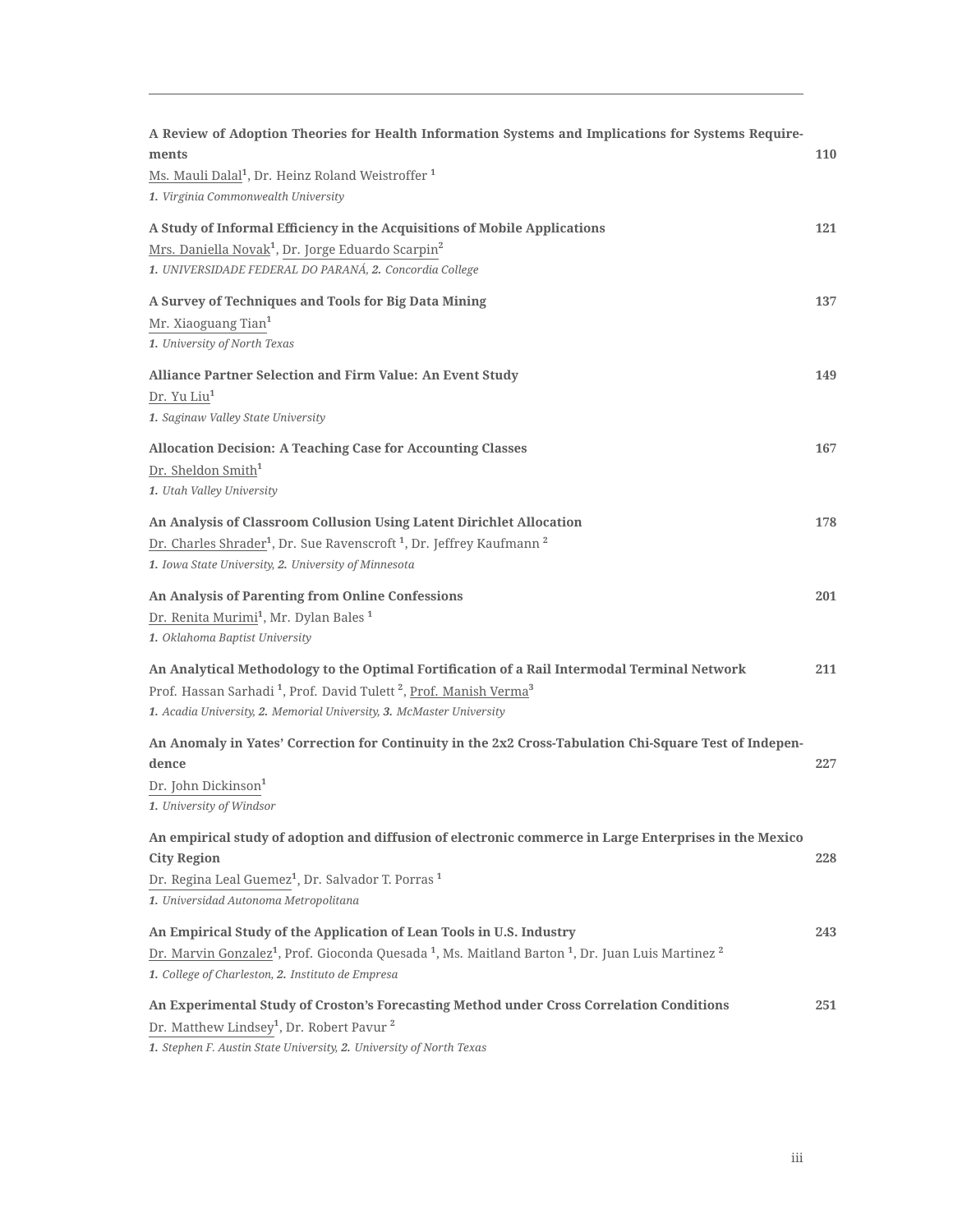| An Information Signaling Model of Supply Chain Management Capability<br>Dr. Suvankar Ghosh <sup>1</sup> , Dr. John Thornton Jr. <sup>2</sup> , Dr. Yewmun Yip <sup>3</sup><br>1. University of Toledo, 2. Kent State University, 3. University of South Dakota                                                                         | 256 |
|----------------------------------------------------------------------------------------------------------------------------------------------------------------------------------------------------------------------------------------------------------------------------------------------------------------------------------------|-----|
| An Information-Theoretic Approach to Treat Inverse S-Shaped Probability Weighting Problems<br>Prof. Michel Verlaine <sup>1</sup><br>1. ICN Business School                                                                                                                                                                             | 276 |
| An Operational Approach to select CEU Portfolios<br>Prof. Michel Verlaine <sup>1</sup><br>1. ICN Business School                                                                                                                                                                                                                       | 290 |
| Analysis of Throughput Time on Quality Variability Amplification<br>Dr. Zhen Li <sup>1</sup> , Dr. Pamela Rogers <sup>2</sup> , Dr. Wai Kwan Lau <sup>3</sup><br>1. Texas Woman's University, 2. Stephen F. Austin State University, 3. Bloomsburg University of Pennsylvania                                                          | 303 |
| Analytics, Evidence, And the Quest for Rational Decision Making<br>Dr. Daniel Power <sup>1</sup> , Dr. Dale Cyphert <sup>1</sup> , Dr. Roberta Roth <sup>1</sup><br>1. University of Northern Iowa                                                                                                                                     | 306 |
| Antecedents and Consequences of Blockchain Technology in Food Supply Chains: An Exploratory Study<br>Dr. Meenakshi Jakhar <sup>1</sup><br>1. Management Development Institute                                                                                                                                                          | 320 |
| Appeals to Ownership of Automobiles in Style Magazines of the U.S. and U.K., 1930-2000<br>Dr. Steven Silver <sup>1</sup><br>1. California State University, San Jose                                                                                                                                                                   | 329 |
| Attitudes Toward Business Statistics Learning: Gender Differences Among American And Chinese College<br><b>Students</b><br>Dr. Ping Wang <sup>1</sup> , Dr. Susan Palocsay <sup>1</sup> , Ms. Le Kuai <sup>2</sup><br>1. James Madison University, 2. University of Arkansas                                                           | 342 |
| Building Organizational Agility Via Firms' IT Capability and IT Ambidexterity: Moderating Role of IT<br><b>Infrastructure Flexibility</b><br>Ms. Sinh Tran <sup>1</sup> , Prof. Jengchung Victor Chen <sup>1</sup> , Ms. Thi Thanh Nga Tran <sup>2</sup><br>1. National Cheng Kung University, 2. Dong Giang Brick Joint Stock Company | 346 |
| <b>Business Process Management: A Car Reservation System</b><br>Mr. SANDEEP KOLA PRAKASH <sup>1</sup> , Dr. Tewei Wang <sup>1</sup> , Dr. Ping Zhang <sup>2</sup><br>1. University of Illinois, 2. Capital University                                                                                                                  | 355 |
| <b>CABALONGA AVENTURA ECUADOR: SEEKING SUSTAINABILITY AND SELF-SUFFICIENCY</b><br>Dr. Nathaniel Lupton <sup>1</sup> , Mr. Matthew Timler <sup>1</sup><br>1. University of Lethbridge                                                                                                                                                   | 368 |
| Causes of Mortality by Ethnicity and Gender in the USA: An Advanced Comparative Analysis<br>Dr. Jesus Cardenas <sup>1</sup> , Dr. Leopold Gemoets <sup>1</sup><br>1. University of Texas at El Paso                                                                                                                                    | 391 |
| <b>Common Omissions and Mistakes in Six Sigma Case Studies</b><br>Dr. Venkateswarlu Pulakanam <sup>1</sup><br>1. University of Canterbury                                                                                                                                                                                              | 403 |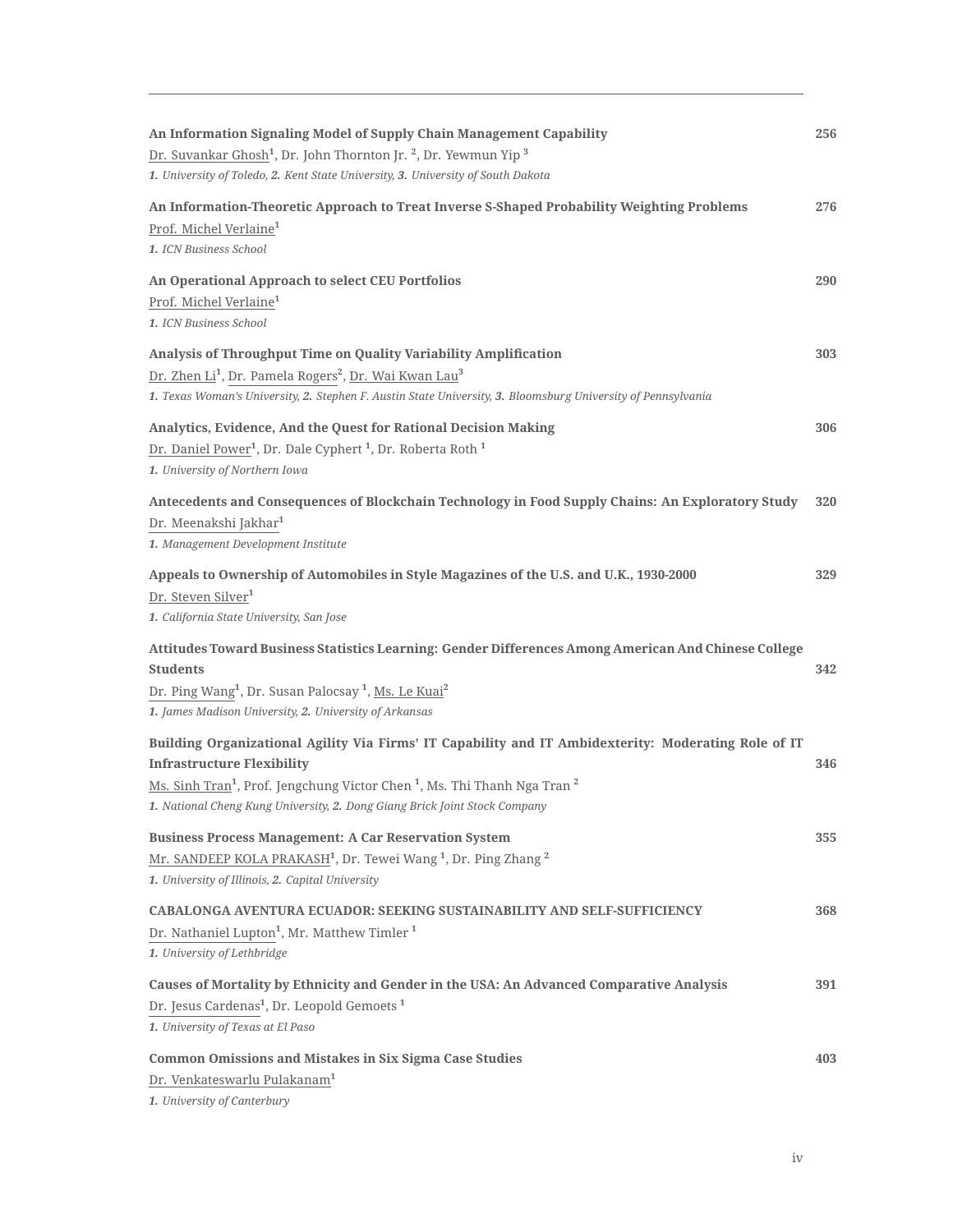| <b>Community Based Care Coordination: An Elder-Care Learning Community Platform</b><br>Mrs. Jennifer Bagdasarian <sup>1</sup> , Mr. Piyush Jain <sup>1</sup> , Dr. Ravi Behara <sup>1</sup> , Dr. Ankur Agarwal <sup>1</sup><br>1. Florida Atlantic University                                                                                                                      | 416 |
|-------------------------------------------------------------------------------------------------------------------------------------------------------------------------------------------------------------------------------------------------------------------------------------------------------------------------------------------------------------------------------------|-----|
| Comparing Two "Free" Software Platforms for Assisting in Teaching an Introductory Business Statistics<br>Course<br>Dr. Marina Johnson <sup>1</sup> , Dr. Mark Berenson <sup>1</sup><br>1. Montclair State University                                                                                                                                                                | 426 |
| Competitive Advantage and a New Paradigm Shift: A Game-Theoretical Model<br>Dr. Jeffrey Forrest <sup>1</sup> , Dr. Diane Galbraith <sup>1</sup> , Dr. Yong Liu <sup>2</sup> , Dr. Rafael Pla-lopez <sup>3</sup><br>1. Slippery Rock University, 2. Jiangnan University, 3. Universtat de Valencia                                                                                   | 435 |
| <b>Conceptual Framework for Designing Robust and Resilient Supply Chains</b><br>Dr. Marina Johnson <sup>1</sup> , Dr. Aric Johnson <sup>2</sup> , Dr. Nagen Nagarur <sup>2</sup><br>1. The Montclair State University, 2. State University of New York, Binghamton                                                                                                                  | 449 |
| Concession Candidates Selection Model for Infrastructure projects Using Interval Number and Grey Re-<br>lational Analysis: A Social-Cost-Based Perspective<br>Dr. Hao Lu <sup>1</sup> , Dr. Juan Du <sup>2</sup> , Prof. Guangbin Wang <sup>1</sup> , Prof. Pardis Pishdad-bozorgi <sup>3</sup><br>1. Tongji University, 2. Shanghai University, 3. Georgia Institute of Technology | 457 |
| Controvertible Information - The Missing Piece in the Supply Chain Management and Financial Perfor-<br>mance Link<br>Dr. Suvankar Ghosh <sup>1</sup> , Dr. John Thornton Jr. <sup>2</sup> , Dr. Yewmun Yip <sup>3</sup><br>1. University of Toledo, 2. Kent State University, 3. University of South Dakota                                                                         | 467 |
| Decision Making: The Process is the Content in an Experience Based, Autonomy-Supportive Classroom<br>Dr. Thomas Conklin <sup>1</sup> , Ms. Artemis Boulamatsi <sup>1</sup><br>1. Georgia State University                                                                                                                                                                           | 490 |
| <b>Designing Electronic Marketplaces for Transportation Services</b><br>Mrs. Arim Park <sup>1</sup> , Dr. Soohyun Cho <sup>1</sup> , Dr. Seongtae Kim <sup>2</sup> , Dr. Yao Zhao <sup>1</sup><br>1. Rutgers University, 2. Swiss Federal Institute of Technology Zurich                                                                                                            | 514 |
| Determinants of Colleges and Universities Rankings, A Statistical Analysis<br>Dr. Ahmad Vessal <sup>1</sup><br>1. Loyola Marymount University                                                                                                                                                                                                                                       | 521 |
| Determinants of Intention to Undergo a Gastric Sleeve Surgery (GSS)<br>Ms. Asmaa Alsayed <sup>1</sup> , Prof. Khaled Alshare <sup>2</sup><br>1. No Affiliation Listed, 2. Qatar University                                                                                                                                                                                          | 529 |
| Developing a Data Analytics Course to Build Undergraduate Experiential Learning in Technology En-<br>trepreneurship<br>Dr. Tao Hu <sup>1</sup> , Dr. Yue Zhang <sup>1</sup> , Dr. Ping Zhang <sup>2</sup> , Dr. David Liu <sup>1</sup><br>1. California State University, Northridge, 2. Middle Tennessee State University                                                          | 544 |
| Development of a Composite Sustainability Risk Index for Outsourcing Country in Apparel Industry<br>Mr. Gbemileke A. Ogunranti <sup>1</sup><br>1. Drexel University                                                                                                                                                                                                                 | 550 |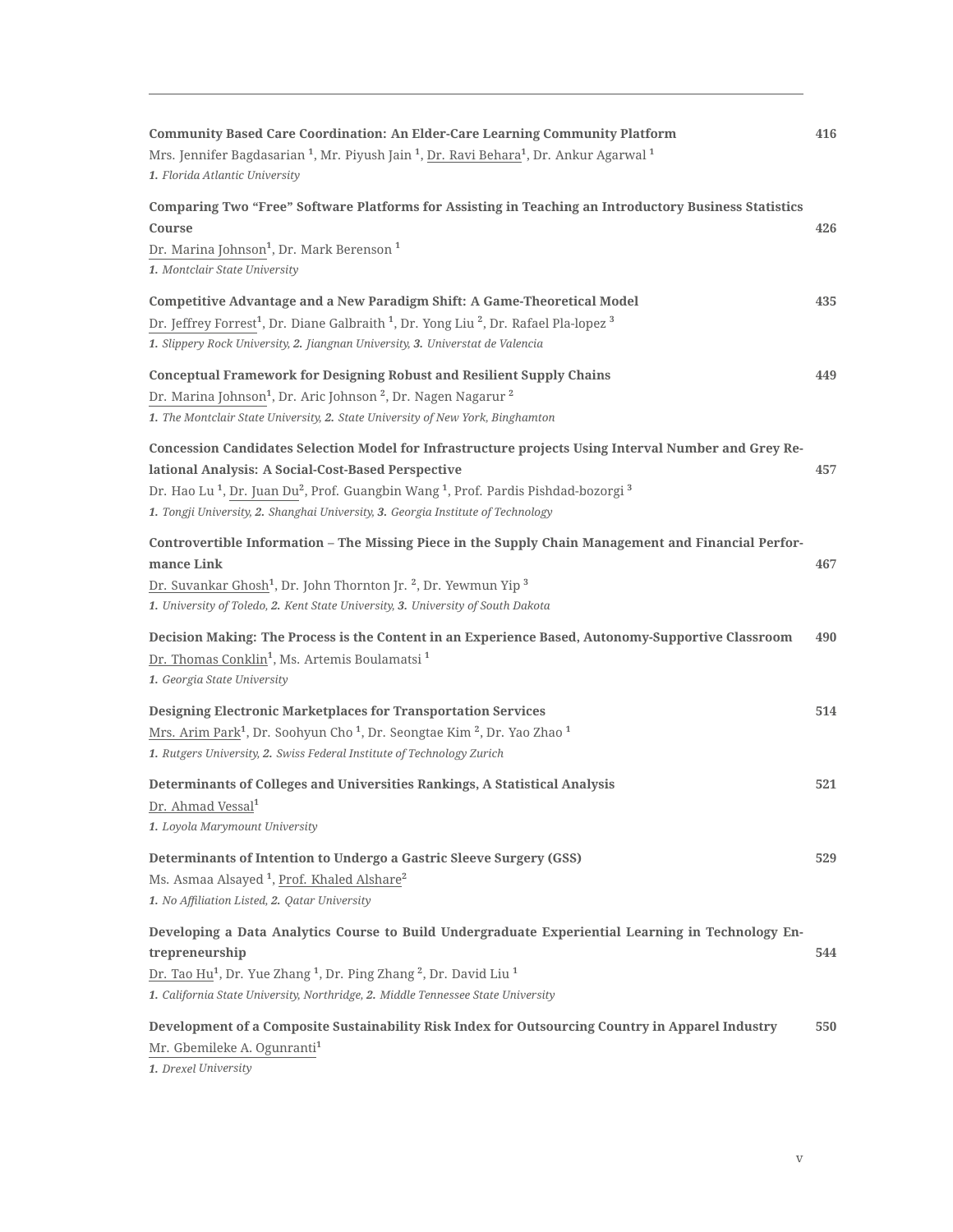| Did They Learn Anything? - Learning Assessment in an Introductory Business Analytics Course<br>Dr. Zsolt Ugray <sup>1</sup> , Dr. Brynja Kohler <sup>1</sup><br>1. Utah State University                                                                                                                                            | 561 |
|-------------------------------------------------------------------------------------------------------------------------------------------------------------------------------------------------------------------------------------------------------------------------------------------------------------------------------------|-----|
| Diffusion of Generation and Consumption of Energy<br>Dr. Jesus Cardenas <sup>1</sup> , Dr. Leopold Gemoets <sup>1</sup><br>1. University of Texas at El Paso                                                                                                                                                                        | 570 |
| Drivers and Barriers to Sustainability Engagement among NY State SMEs<br>Prof. Narges Kasiri <sup>1</sup> , Mr. Daniel Ruthman <sup>1</sup> , Ms. Sarah Lamoureux <sup>1</sup> , Prof. Hormoz Movassaghi <sup>1</sup><br>1. Ithaca College                                                                                          | 582 |
| Drivers of Coopetition: Interdependence, Opportunism and Technology Uncertainty<br>Dr. Linlin Chai <sup>1</sup> , Dr. Jin Li <sup>1</sup> , Dr. Thomas Clauß <sup>2</sup> , Dr. Chanchai Tangpong <sup>1</sup><br>1. North Dakota State University, 2. Philipps-University of Marburg                                               | 600 |
| Effect of perceived risk in moderating the relationship of PPD and website related to product return<br>Dr. Mingfang Li <sup>1</sup> , Dr. Askar Choudhury <sup>2</sup><br>1. Hebei University of Science and Technology, 2. Illinois State University                                                                              | 601 |
| Effective Decision Making in The Big Data Era: An Integrative View<br>Prof. Fen Wang <sup>1</sup> , Dr. Mahesh Raisinghani <sup>2</sup> , Mr. Xinbao Wang <sup>3</sup><br>1. Central Washington University, 2. Texas Woman's University, 3. City of Seattle                                                                         | 604 |
| Efficient Class of Estimators for the Population Variance Using Quartiles of Auxiliary Variable<br>Dr. Dinesh Sharma <sup>1</sup> , Dr. S.K. Yadav <sup>2</sup> , Dr. Hari Sharma <sup>3</sup><br>1. University of Maryland Eastern Shore, 2. Babasaheb Bhimrao Ambedkar University, 3. Virginia State University                   | 618 |
| Empirical Evaluation of Firms' Business Analytics Task Orientation: Text Mining Analysis<br>Dr. Jeen-Su Lim <sup>1</sup> , Dr. John Heinrichs <sup>2</sup> , Dr. Kee-Sook Lim <sup>1</sup><br>1. The University of Toledo, 2. Wayne State University                                                                                | 624 |
| Endangered Species International Trade Analysis using Power BI Analytics Tool<br>Dr. Bharti Sharma <sup>1</sup><br>1. Florida Atlantic University                                                                                                                                                                                   | 631 |
| Evaluating Performance Issues in Local Government Using the PPP Model<br>Dr. Mohan Rao <sup>1</sup><br>1. Texas A&M University-Corpus Christi                                                                                                                                                                                       | 640 |
| Evaluation of UAV Technology for Search-and-Rescue of Persons with Autism: A Case Study<br>Dr. C. Derrick Huang <sup>1</sup> , Dr. Ravi Behara <sup>1</sup> , Dr. Jahyun Goo <sup>1</sup><br>1. Florida Atlantic University                                                                                                         | 644 |
| Examining Impacts of Clinical Practice Variation on Operational Performance: Implications for Bundled<br><b>Payment Reform Models</b><br>Mr. Seokjun Youn <sup>1</sup> , Dr. Gregory Heim <sup>1</sup> , Dr. Subodha Kumar <sup>2</sup> , Dr. Chelliah Sriskandarajah <sup>1</sup><br>1. Texas A&M University, 2. Temple University | 657 |
| Examining Service Quality in The U.S. Airline Industry by Social Media Analytics<br>Dr. Xin Tian <sup>1</sup> , Dr. Wu He <sup>2</sup> , Dr. Chuanyi Tang <sup>2</sup> , Dr. Ling Li <sup>2</sup> , Prof. David Selover <sup>2</sup>                                                                                                | 658 |

*1. Kennesaw State University, 2. Old Dominion University*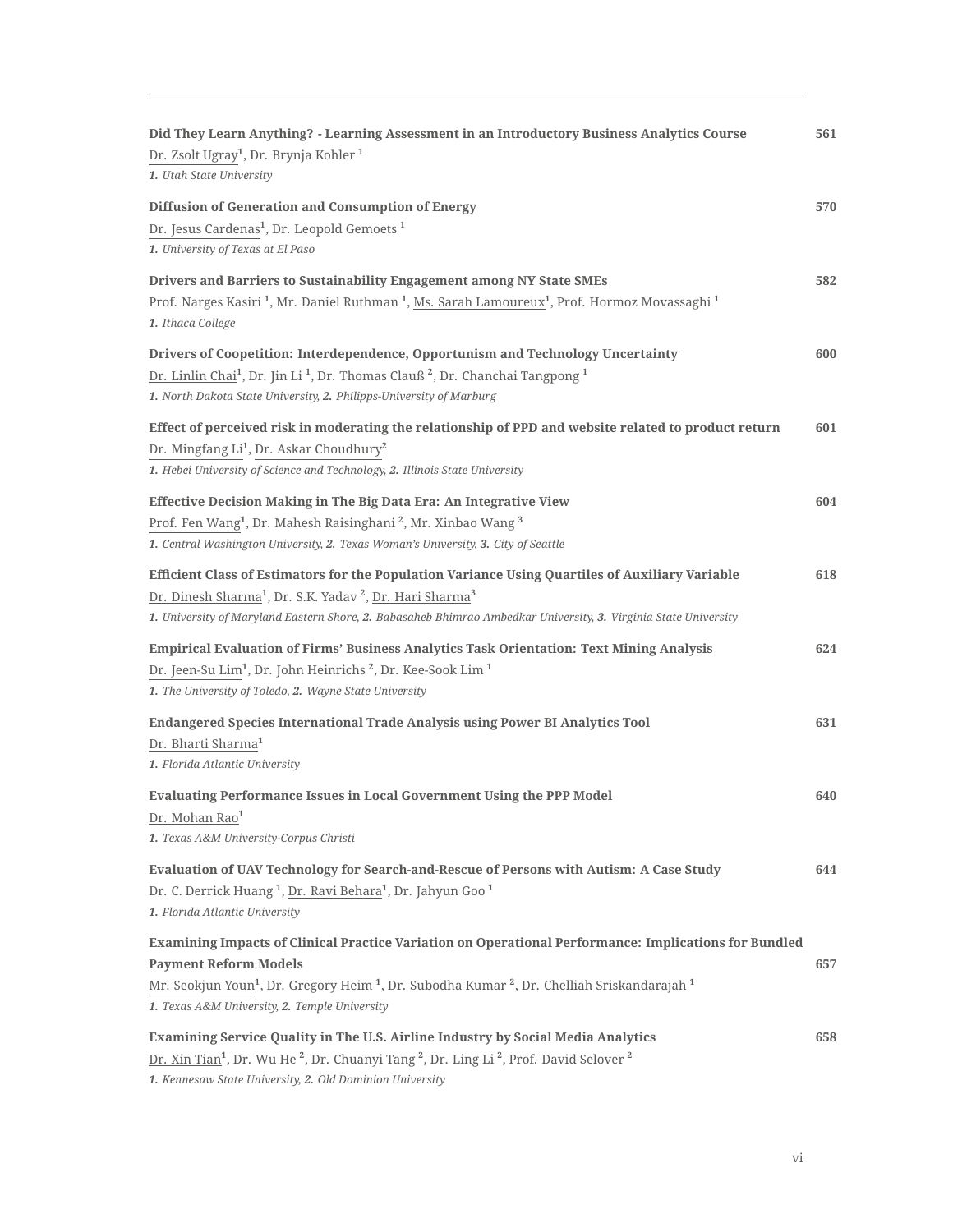| Exploring the Moderating Effects of Individual and Job Characteristics on the Relationships between<br><b>Work-Family Integration and Employee Outcomes</b><br>Prof. Yuchen Hu <sup>1</sup> , Ms. Mengxiao Li <sup>1</sup> , Dr. Dr. Kun Liao <sup>2</sup> , Dr. Caitlin Demsky <sup>3</sup> , Dr. Xiaodong Deng <sup>3</sup><br>1. Jiangxi University of Finance and Economics, 2. Central Washington University, 3. Oakland University | 679 |
|------------------------------------------------------------------------------------------------------------------------------------------------------------------------------------------------------------------------------------------------------------------------------------------------------------------------------------------------------------------------------------------------------------------------------------------|-----|
| From Cost To Strategic Focused Offshore Information Systems Investment: The Impact Of Specialized<br><b>Trainings In The Context Of National Culture</b><br>Ms. Anjee Gorkhali <sup>1</sup> , Dr. Dr. Asim Shrestha <sup>2</sup><br>1. Old Dominion University, 2. Arkansas Tech University                                                                                                                                              | 680 |
| Grouping-matching Heuristic for Storage Assignment in a Single-machine Flow-rack AS/RS with Duration-<br>of-stay Storage Policy<br>Ms. Li Li <sup>1</sup> , Prof. Jatinder N. D. Gupta <sup>2</sup> , Prof. Zhuxi Chen <sup>1</sup><br>1. Yangzhou University, 2. The University of Alabama in Huntsville                                                                                                                                | 698 |
| Health Information Technology Adoption and its Impact on Quality of Care, Efficiency, and Patient Flow<br>Dr. Dinesh Pai <sup>1</sup> , Dr. Subhajit Chakraborty <sup>2</sup><br>1. The Pennsylvania State University, 2. Coastal Carolina University                                                                                                                                                                                    | 704 |
| How consumers evaluate hotels - insights from consumer online reviews<br>Dr. Shaoqiong Zhao <sup>1</sup> , Dr. Ke Liu <sup>2</sup><br>1. Carroll University, 2. Lattice Engines Inc.                                                                                                                                                                                                                                                     | 715 |
| How to Choose an APP through Icons<br>Dr. Wesley Shu <sup>1</sup> , Mr. Songquan Pang <sup>2</sup><br>1. National Central University, 2. National Chengchi University                                                                                                                                                                                                                                                                    | 724 |
| <b>Identify Technology Changeover Timing Using Leading Indicator</b><br>Dr. Askar Choudhury <sup>1</sup> , Dr. Nathan Hartman <sup>1</sup> , Prof. Ted Coussens <sup>1</sup><br>1. Illinois State University                                                                                                                                                                                                                             | 735 |
| Identifying risk interdependencies in pharmaceutical supply chains through gamification-enabled struc-<br>tural modelling<br>Dr. Ettore Settanni <sup>1</sup> , Dr. jagjit srai <sup>1</sup> , Dr. Mukesh Kumar <sup>1</sup><br>1. University of Cambridge                                                                                                                                                                               | 738 |
| Impact of Game-Based Classroom Response System as a Persuasive Technology on Students' Perception<br>of Their Learning Experience: Case study of Information Systems course for Business Student<br>Dr. Sadaf Ashtari <sup>1</sup> , Dr. Alphonso Bellamy <sup>2</sup><br>1. California State University, Sacramento, 2. Eastern Michigan University                                                                                     | 753 |
| Impact of Regulation on the Information Systems arena: Study of Sarbanes-Oxley Act<br>Dr. Anil Singh <sup>1</sup> , Dr. George Mangalaraj <sup>2</sup> , Dr. Aakash Taneja <sup>3</sup><br>1. The University of Texas at Rio Grande Valley, 2. Western Illinois University, 3. Stockton University                                                                                                                                       | 762 |
| <b>Impact of SCM Practices on Purchasing Performance in Bop</b><br>Dr. Usman Khalid <sup>1</sup> , Ms. Sadaf Aman <sup>1</sup><br>1. Information Technology University                                                                                                                                                                                                                                                                   | 773 |
| Impact of Stockout Compensation for Supplier and Etailer in E-Commerce Drop-Shipping Supply Chain<br>Dr. Raj Kamalapur <sup>1</sup> , Dr. David Lyth <sup>2</sup><br>1. Angelo State University (Texas Tech University System), 2. Western Michigan University                                                                                                                                                                           | 794 |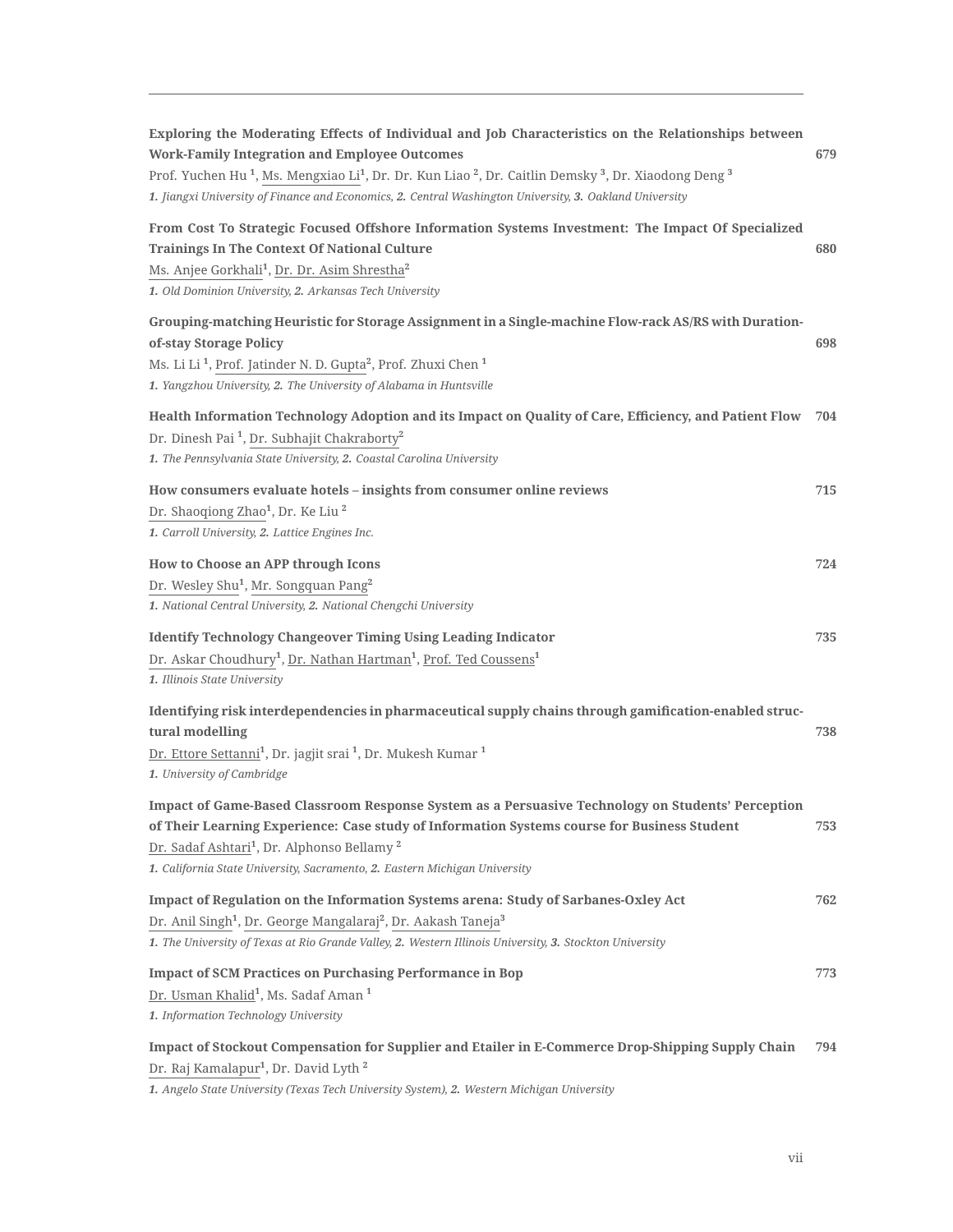| Impacts of Stimulation Approaches on Online Learning Achievement: A Case Study<br>Dr. San Yun (Nancy) Tsai <sup>1</sup><br>1. California State University, Sacramento                                                                                                                                                                                      | 810 |
|------------------------------------------------------------------------------------------------------------------------------------------------------------------------------------------------------------------------------------------------------------------------------------------------------------------------------------------------------------|-----|
| <b>Importance of Course Relevance to Enhance Learning in Business Statistics</b><br>Dr. Katherine Ashley <sup>1</sup> , Dr. Mark Berenson <sup>1</sup><br>1. Montclair State University                                                                                                                                                                    | 818 |
| In Depth Understanding of Digitalization Phenomenon: A Taxonomical Approach<br>Mrs. Fatima Gillani <sup>1</sup> , Dr. Kamran Ali Chatha <sup>1</sup><br>1. Lahore University of Management Sciences                                                                                                                                                        | 828 |
| Innovate or merge? The role of corporate social responsibility in the relationship between R&D and<br>mergers and acquisitions<br>Mr. Yuqi Peng <sup>1</sup> , Dr. Sining Song <sup>2</sup> , Prof. Yi Xu <sup>3</sup> , Dr. Yan Dong <sup>1</sup><br>1. University of South Carolina, 2. Arizona State University, 3. University of Maryland              | 832 |
| Innovation Patterns in Sustainable Practice Implementation: A Supply Chain Perspective<br>Dr. Muratcan Erkul <sup>1</sup> , Dr. Hale Kaynak <sup>2</sup><br>1. Kutztown University, 2. The University of Texas Rio Grande Valley                                                                                                                           | 864 |
| Institutional Uncertainty and Supply Chain Quality Management: A Conceptual Framework<br>Dr. Matthew Ford <sup>1</sup> , Dr. Bertie Greer <sup>2</sup><br>1. Northern Kentucky University, 2. Wayne State University                                                                                                                                       | 891 |
| Integrated Location and Inventory Decision Problem in a Three-tier Supply Chain Network<br>Dr. Mohammad Mumtaz <sup>1</sup> , Dr. Shaukat Brah <sup>2</sup><br>1. Institute of Business Administration Karachi, 2. Lahore University of Management Sciences                                                                                                | 906 |
| Integrated Product Design and Development: A Lean Manufacturing Approach<br>Dr. Mohammad Meybodi <sup>1</sup><br>1. Indiana University Kokomo                                                                                                                                                                                                              | 915 |
| <b>Integrating Drones and Big Data Applications for Supply Chain Efficiency</b><br>Dr. Shyamsunder Chitta <sup>1</sup> , Dr. Bhimaraya Metri <sup>2</sup> , Dr. Ravi Kumar Jain <sup>1</sup><br>1. Symbiosis Institute of Business Management-Hyderabad, Symbiosis International (Deemed University), 2. Indian Institute of<br>Management Tiruchirappalli | 930 |
| Integrating supply chain simulation game with linear programming optimization in a supply chain man-<br>agement course<br>Dr. Dmitriy Shaltayev <sup>1</sup><br>1. Christopher Newport University                                                                                                                                                          | 943 |
| <b>Introducing E-health into your Organization: A Case-based Approach</b><br>Dr. Hossein Bidgoli <sup>1</sup><br>1. California State University, Bakersfield                                                                                                                                                                                               | 944 |
| Inventory Models as a Buyer's Point of View on Supply Chain Delivery Performance<br>Dr. Maxim Bushuev <sup>1</sup> , Dr. Jay Brown <sup>2</sup><br>1 Morgan State University 2 Lough University Mamuland                                                                                                                                                   | 947 |

*1. Morgan State University, 2. Loyola University Maryland*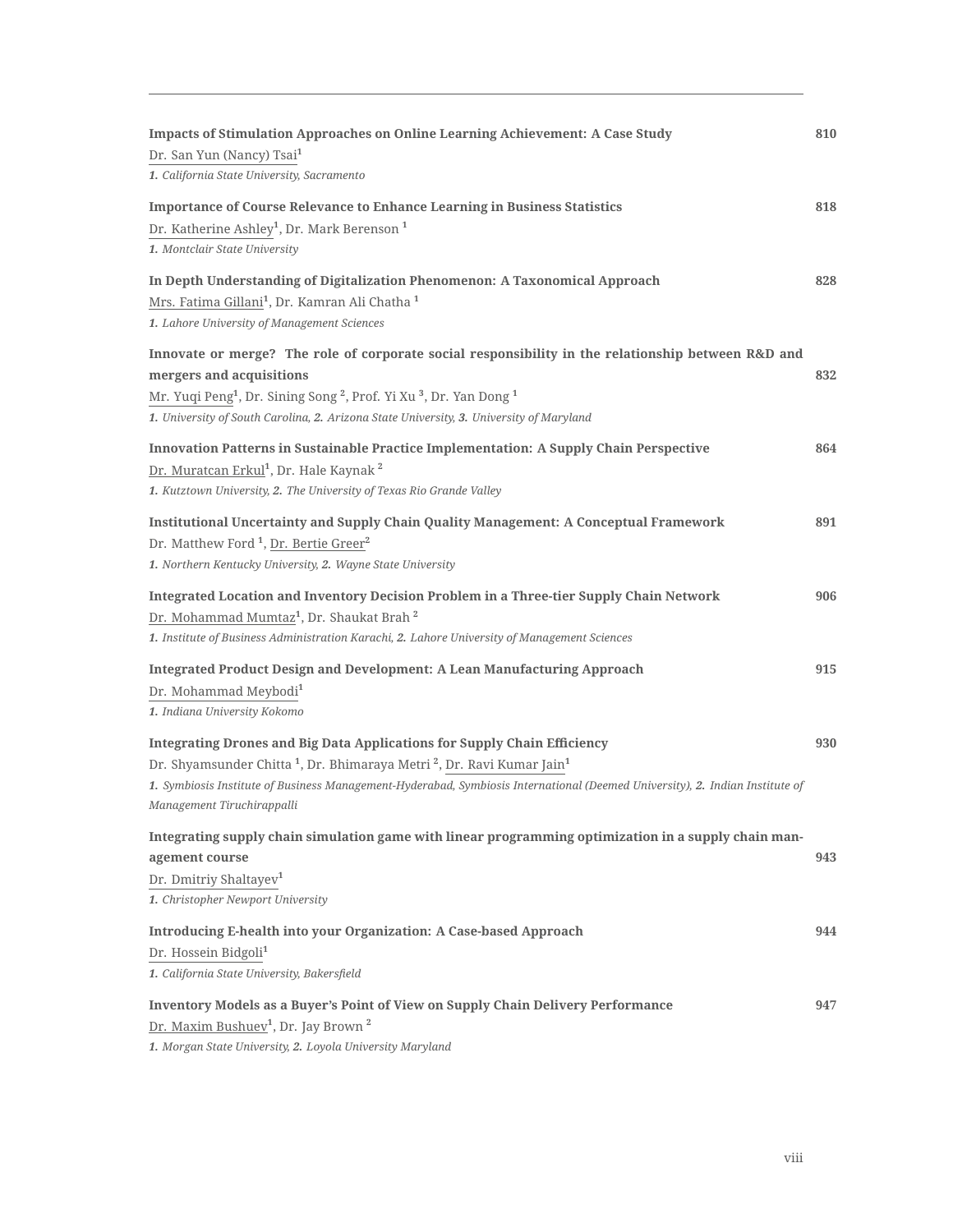| Investigating the Effects of Social Media Use on Work Exhaustion                                                                                                                                                                                                                                                          | 962  |
|---------------------------------------------------------------------------------------------------------------------------------------------------------------------------------------------------------------------------------------------------------------------------------------------------------------------------|------|
| Dr. Yunfan Lu <sup>1</sup> , Ms. Le Kuai <sup>2</sup> , Dr. John (Chengqi) Guo <sup>3</sup><br>1. Huazhong Agricultural University, 2. University of Arkansas, 3. James Madison University                                                                                                                                |      |
| <b>IoT Technology in the Development of Intelligent Agriculture</b><br>Ms. Wen-Hsin Wang <sup>1</sup> , Mr. Yao-Tang Hsu <sup>1</sup><br>1. National Chengchi University                                                                                                                                                  | 974  |
| Joint Influence of Culture and Generation on Trust in Transformational Leadership<br>Dr. Wai Kwan Lau <sup>1</sup> , Dr. Zhen Li <sup>2</sup> , Dr. Deepak Subedi <sup>3</sup><br>1. Bloomsburg University of Pennsylvania, 2. Texas Woman's University, 3. Marshall University                                           | 986  |
| Justification of Lean Manufacturing for Sustainable Competitive Advantage: Analytic Hierarchy Process<br>Approach<br>Dr. Rajesh Kumar Singh <sup>1</sup> , Dr. Pravin Kumar <sup>2</sup> , Mr. Naveen Kumar <sup>2</sup><br>1. Management Development Institute, Gurgaon, 2. Delhi Technological University               | 989  |
| Key Elements for Developing the Momentum of Self-Sustained Economic Development<br>Dr. Jeffrey Forrest <sup>1</sup> , Dr. Huachun Zhao <sup>2</sup> , Dr. Lawrence Shao <sup>1</sup><br>1. Slippery Rock University, 2. Jiangxi Normal University                                                                         | 999  |
| Knowledge and Access to Information on Hypertension among Urban Poor in Resource Constraint Set-<br>tings: A grounded Theory Approach<br>Mr. Ismail Suleiman <sup>1</sup> , Dr. Abdullahi Ibrahim Musa <sup>2</sup><br>1. Sokoto State University, 2. Kaduna State University                                             | 1011 |
| Lean Manufacturing at The Brazilian Shipbuilding Industry<br>Prof. Marcos Primo <sup>1</sup> , Prof. Maria de Lara Moutta Calado de Oliveira <sup>1</sup> , Prof. Elidiane Amaro <sup>2</sup> , Prof. Daniela<br>Moser <sup>1</sup><br>1. Universidade Federal de Pernambuco, 2. Universidade Federal Rural de Pernambuco | 1041 |
| Logo Symmetry for Brands that Promote Beauty as a Brand Promise: Theoretical Foundation and Content<br>Analysis<br>Dr. Kenneth Bartkus <sup>1</sup> , Ms. Ellie Hampton <sup>1</sup> , Ms. Veronica Robinson <sup>1</sup> , Dr. Deanne Brocato <sup>1</sup><br>1. Utah State University                                   | 1056 |
| <b>Machine Learning Pairs Trading using Google Tensorflow</b><br>Mr. Andrew Brim <sup>1</sup><br>1. Utah State University                                                                                                                                                                                                 | 1065 |
| <b>Managing Service Operations with Quality-Conscious Consumers</b><br>Dr. Xuchuan Yuan <sup>1</sup> , Prof. Brian Hwarng <sup>2</sup> , Dr. Alex Qian <sup>1</sup><br>1. Singapore university of social sciences, 2. National University of Singapore                                                                    | 1072 |
| <b>Measuring Brand Charisma</b><br>Prof. Nick Ashill <sup>1</sup> , Prof. Rania W. Semaan <sup>1</sup> , Prof. Paul Williams <sup>2</sup><br>1. American University of Sharjah, 2. Zayed University                                                                                                                       | 1081 |
| <b>Modeling Relief Distribution for Emergency Response</b><br>Prof. Shaligram Pokharel <sup>1</sup> , Dr. Fatih Mutlu <sup>1</sup> , Prof. Jose Holguin-veras <sup>2</sup> , Dr. Dinesh Seth <sup>1</sup> , Dr. Rojee Prad-<br>hananga <sup>1</sup>                                                                       | 1101 |

*1. Qatar University, 2. Rensselaer Polytechnic Institute*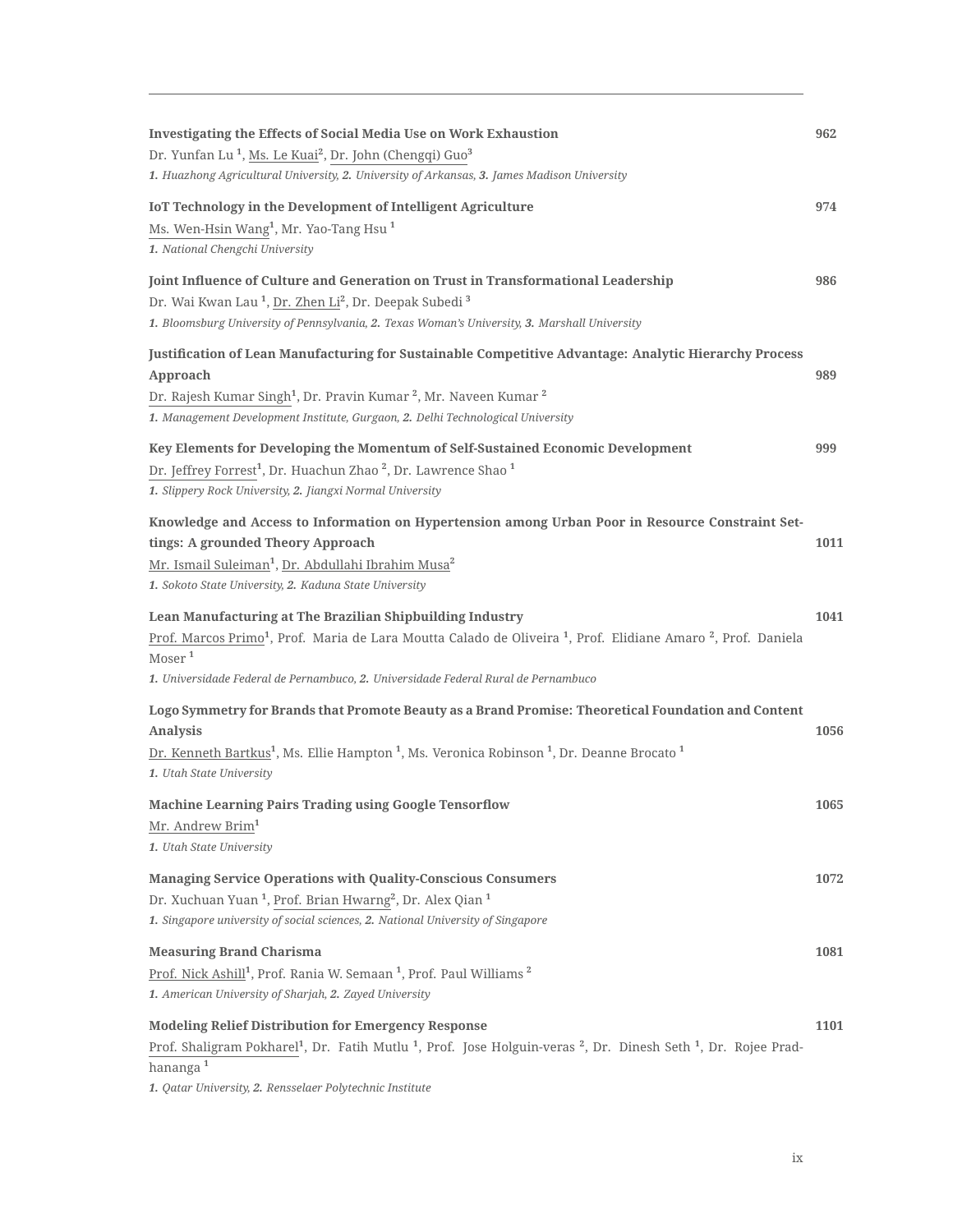| Modular Interconnected Process, Fluid Partnering, And Innovation Speed: Loose Coupling Perspective<br>Dr. Chandan Acharya <sup>1</sup> , Dr. Divesh Ojha <sup>2</sup> , Mr. Rahul Gokhale <sup>3</sup><br>1. City University of New York - College of Staten Island, 2. University of North Texas, 3. No Affiliation Listed | 1111 |
|-----------------------------------------------------------------------------------------------------------------------------------------------------------------------------------------------------------------------------------------------------------------------------------------------------------------------------|------|
| New Elevated Ratio Estimator of the Population Mean Using the Known Median of Study Variable<br>Dr. S.K. Yadav <sup>1</sup> , Dr. Dinesh Sharma <sup>2</sup> , Dr. Hari Sharma <sup>3</sup><br>1. Babasaheb Bhimrao Ambedkar University, 2. University of Maryland Eastern Shore, 3. Virginia State University              | 1123 |
| On Sharing Preferences in Social Networks<br>Dr. Renita Murimi <sup>1</sup><br>1. Oklahoma Baptist University                                                                                                                                                                                                               | 1128 |
| Online Versus Traditional Teaching: A Discussion of Students' Perspectives<br>Dr. Mithu Bhattacharya <sup>1</sup> , Dr. Terry L. Howard <sup>1</sup> , Dr. Gregory W. Ulferts <sup>1</sup><br>1. University of Detroit Mercy                                                                                                | 1139 |
| <b>Optimal Marketing-mix Strategies for Subscription Services</b><br>Dr. Hani Mesak <sup>1</sup> , Dr. Abdullahel Bari <sup>2</sup><br>1. Louisiana Tech University, 2. University of Texas at Tyler                                                                                                                        | 1145 |
| Optimizing Transportation Process of a Large-Scale Lunch Box Delivery System - A Simulated Annealing<br>Approach<br>Dr. Rabin Jana <sup>1</sup> , Dr. Dinesh Sharma <sup>2</sup> , Dr. Subrata Mitra <sup>1</sup><br>1. Indian Institute of Management Raipur, 2. University of Maryland Eastern Shore                      | 1160 |
| <b>OVERVIEW OF ANALYTICS-BASED INTERNAL AUDITING PRACTICES</b><br>Mr. Syed Zaidi <sup>1</sup> , Dr. Borinara Park <sup>1</sup><br>1. Illinois State University                                                                                                                                                              | 1167 |
| Performance Dashboard in Higher Education: A University Career Service Case Study<br>Dr. Bih-Ru Lea <sup>1</sup> , Dr. Wen-Bin Yu <sup>1</sup><br>1. Missouri University of Science & Technology                                                                                                                            | 1174 |
| Phubbing: Towards a Theory of Techno-Snubbing in the context of non-western culture<br>Dr. Abdullahi Ibrahim Musa <sup>1</sup> , Mr. Abubakar Abdulkareem <sup>1</sup> , Mrs. Esther Gani <sup>1</sup> , Mr. Abdulazeez Idris Aliyu <sup>1</sup> ,<br>Mrs. Khali Allahmagani <sup>1</sup><br>1. Kaduna State University     | 1189 |
| Possible Impact of Adopting Information System Management in the States of Under Developing Country<br>of Africa<br>Dr. Habib Ullah Khan <sup>1</sup><br>1. Qatar University                                                                                                                                                | 1199 |
| <b>Preventive Maintenance Planning Using Group Technology</b><br>Prof. FAROUQ ALHOURANI <sup>1</sup><br>1. University of Tampa                                                                                                                                                                                              | 1207 |
| <b>Principle-Based MBA Course Design</b><br>Dr. Abbas Foroughi <sup>1</sup> , Dr. Jack Smothers <sup>1</sup> , Dr. Mohammed Khayum <sup>1</sup><br>1. University of Southern Indiana                                                                                                                                        | 1212 |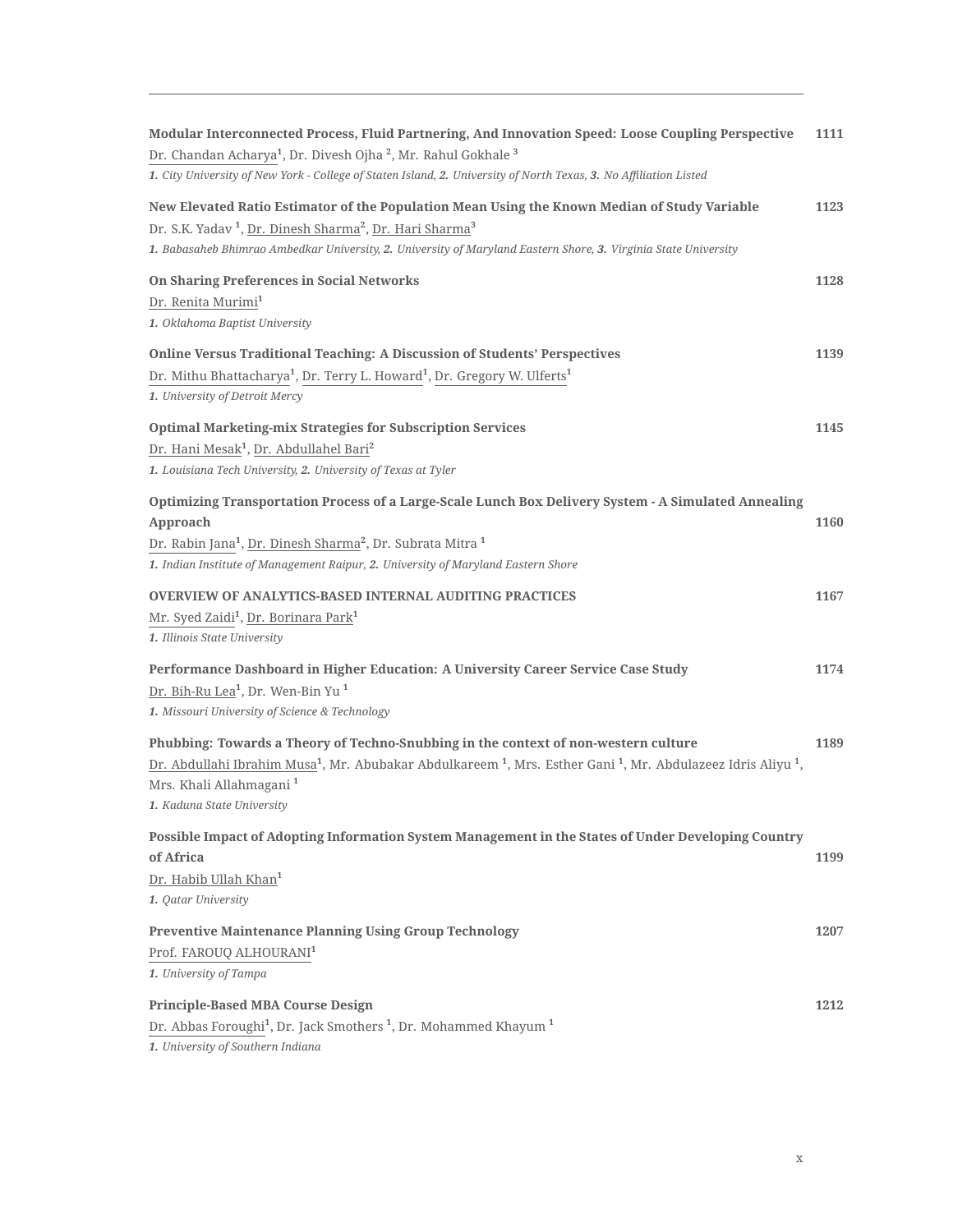| Public acceptance of commercial drone deliveries<br>Mr. Garret Marshall <sup>1</sup><br>1. University of Toledo                                                                                                                               | 1229 |
|-----------------------------------------------------------------------------------------------------------------------------------------------------------------------------------------------------------------------------------------------|------|
| Quantitative Models of Supply Chain Risk Management: A Systematic Literature Review<br>Mr. Attiq Rehman <sup>1</sup><br>1. Lahore University of Management Sciences                                                                           | 1245 |
| Question Breakdown Structure (QBS) for Complete Business Storytelling by Agile Teams<br>Dr. Borinara Park <sup>1</sup> , Mr. Arafath Hossain <sup>1</sup><br>1. Illinois State University                                                     | 1270 |
| Reducing Tax Identity Theft by Uncovering and Securing Risk Gateways in the E-Filing Process<br>Dr. Benjamin Ngugi <sup>1</sup> , Prof. Kuo-Ting Hung <sup>1</sup><br>1. Suffolk University                                                   | 1286 |
| <b>Research Methodology for Healthcare Productivity Studies</b><br>Dr. Timothy Smunt <sup>1</sup><br>1. University of Wisconsin Milwaukee                                                                                                     | 1294 |
| Resource Dependence Driving Deficiency Premiums in B2B Supply Chains in The Base of The Pyramid<br>Dr. Usman Khalid <sup>1</sup><br>1. Information Technology University                                                                      | 1309 |
| Responsibility Assessment of Information Security Breach from the Perspective of Hackers<br>Dr. Siew Chan <sup>1</sup> , Dr. Suparak Janjarasjit <sup>2</sup><br>1. University of North Georgia, 2. Mahasarakham University                   | 1329 |
| Reviewing the Relationship Between Organizational Culture and Strategy<br>Dr. Candice Vander Weerdt <sup>1</sup> , Dr. Alan Brandyberry <sup>2</sup> , Dr. Mary Hogue <sup>2</sup><br>1. Cleveland State University, 2. Kent State University | 1348 |
| Risk Assessment of Small Unmanned Aircraft System (sUAS) Operations<br>Dr. Dothang Truong <sup>1</sup><br>1. Embry-Riddle Aeronautical University                                                                                             | 1356 |
| <b>Risk Management for Funds: A Decision Theoretic Approach</b><br>Prof. Michel Verlaine <sup>1</sup><br>1. ICN Business School                                                                                                               | 1364 |
| Seeking Innovation in Higher Education: Experiences with The Partnership-Hybrid Approach<br>Prof. Linda Friedman <sup>1</sup> , Prof. Hershey Friedman <sup>1</sup> , Dr. Martin Frankel <sup>1</sup><br>1. City University of New York       | 1378 |
| <b>Setting Bin Quantities for 2-Bin Kanban Systems</b><br>Dr. Jack Kanet <sup>1</sup> , Dr. Charles Wells <sup>1</sup><br>1. University of Dayton                                                                                             | 1388 |
| Single-Point Manufacturing Resilience: A Simulation Study and Initial Results<br>Dr. Timothy Smunt <sup>1</sup><br>1. University of Wisconsin Milwaukee                                                                                       | 1406 |

xi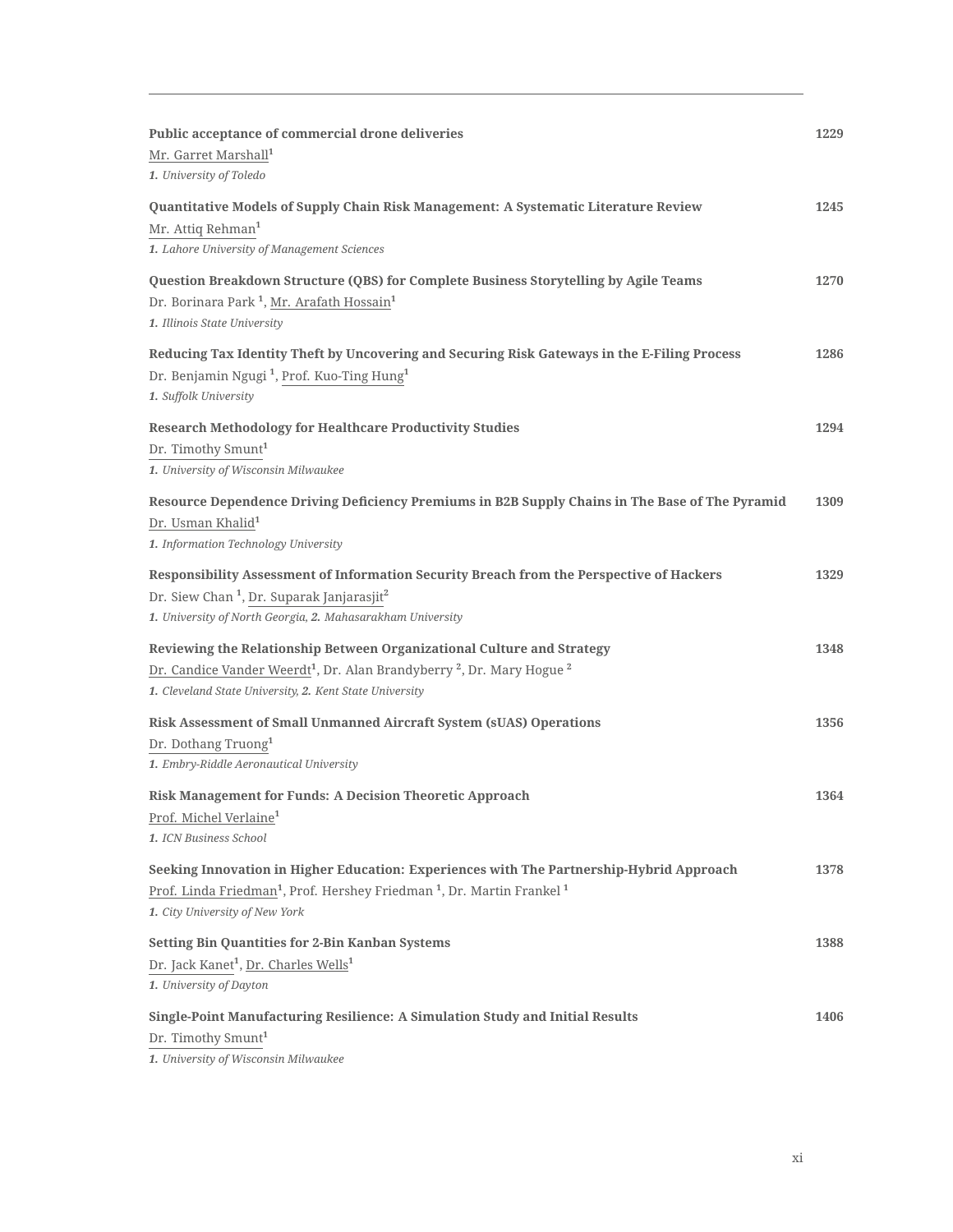| <b>Smart Multitasking with Smartphones</b><br>Ms. Deena Rubin <sup>1</sup> , Dr. Rachel Adler <sup>1</sup><br>1. Northeastern Illinois University                                                                                                                                                                                                                 | 1416 |
|-------------------------------------------------------------------------------------------------------------------------------------------------------------------------------------------------------------------------------------------------------------------------------------------------------------------------------------------------------------------|------|
| <b>Smart Phone use - The effect of Economics and Culture</b><br>Dr. David Simmonds <sup>1</sup><br>1. Savannah State University                                                                                                                                                                                                                                   | 1435 |
| Social Media Functionality in Higher Education: A case study involving IT/IS Students<br>Dr. Pekka Makkonen <sup>1</sup> , Prof. Kerstin Siakas <sup>2</sup><br>1. University of Jyvaskyla, 2. Alexander Technological Educational Institute of Thessaloniki                                                                                                      | 1446 |
| Social Media Use and Digital Competence: An Empirical Study of First-Generation College Students and<br><b>Their Peers</b><br>Mr. Daniel Gan <sup>1</sup> , Mr. Eric Gan <sup>2</sup> , Dr. Tawei Wang <sup>3</sup><br>1. Langley High School, 2. Thomas Jefferson High School for Science and Technology, 3. DePaul University                                   | 1457 |
| Social Media Utilization in U.S Counties: A Spatial and Multivariate Analysis<br>Dr. James Pick <sup>1</sup> , Dr. Avijit Sarkar <sup>1</sup> , Ms. Jessica Rosales <sup>1</sup><br>1. University of Redlands                                                                                                                                                     | 1469 |
| Software Development Agility and Organizational Citizenship: A Behavioral Lens on the "Good Coder"<br>Mr. James Dipko <sup>1</sup><br>1. Cleveland State University                                                                                                                                                                                               | 1490 |
| <b>Staff Knowledge-Sharing Behavior: Qualitative Perception</b><br>Mr. Tony Tung <sup>1</sup> , Dr. Kalle Lyytinen <sup>1</sup><br>1. Case Western Reserve University                                                                                                                                                                                             | 1526 |
| Stepping up Humanitarian Operations: Lessons from Tropical Cyclone Ockhi<br>Dr. Joshin John <sup>1</sup> , Prof. Joshy Joseph <sup>2</sup> , Dr. Shawn Mathew <sup>2</sup><br>1. Indian Institute of Management, 2. Indian Institute of Management Kozhikode                                                                                                      | 1550 |
| Sticky Knowledge, Unsticky Information - How Knowledge Arbiter uses Semiotic KiM<br>Dr. Pratim Datta <sup>1</sup><br>1. Kent State University & University of Johannesburg                                                                                                                                                                                        | 1572 |
| Structuration analysis of accounting-based ERP system organizational change<br>Prof. Mostafa Hassan <sup>1</sup> , Dr. Samar Mouakket <sup>2</sup><br>1. Qatar University, 2. University of Sharjah                                                                                                                                                               | 1583 |
| Student Perceptions and Insights on the Selection of Information Technology as a Major - A Pilot Study<br>Dr. Kenneth Sousa <sup>1</sup><br>1. Bryant University                                                                                                                                                                                                  | 1592 |
| Sustainability commitment: A decision framework for innovating and examining transport practices<br>Dr. Abiye Tob-Ogu <sup>1</sup> , Prof. John Cullen <sup>1</sup> , Dr. Niraj Kumar <sup>2</sup> , Dr. Andrea Genovese <sup>1</sup> , Dr. Michael Odijie <sup>3</sup><br>1. The University of Sheffield, 2. University of Liverpool, 3. University of Cambridge | 1608 |
| <b>Sustainable Operations Dynamics: Model and Analysis</b><br>Dr. Gang Wang <sup>1</sup>                                                                                                                                                                                                                                                                          | 1625 |

*1. University of Massachusetts Dartmouth*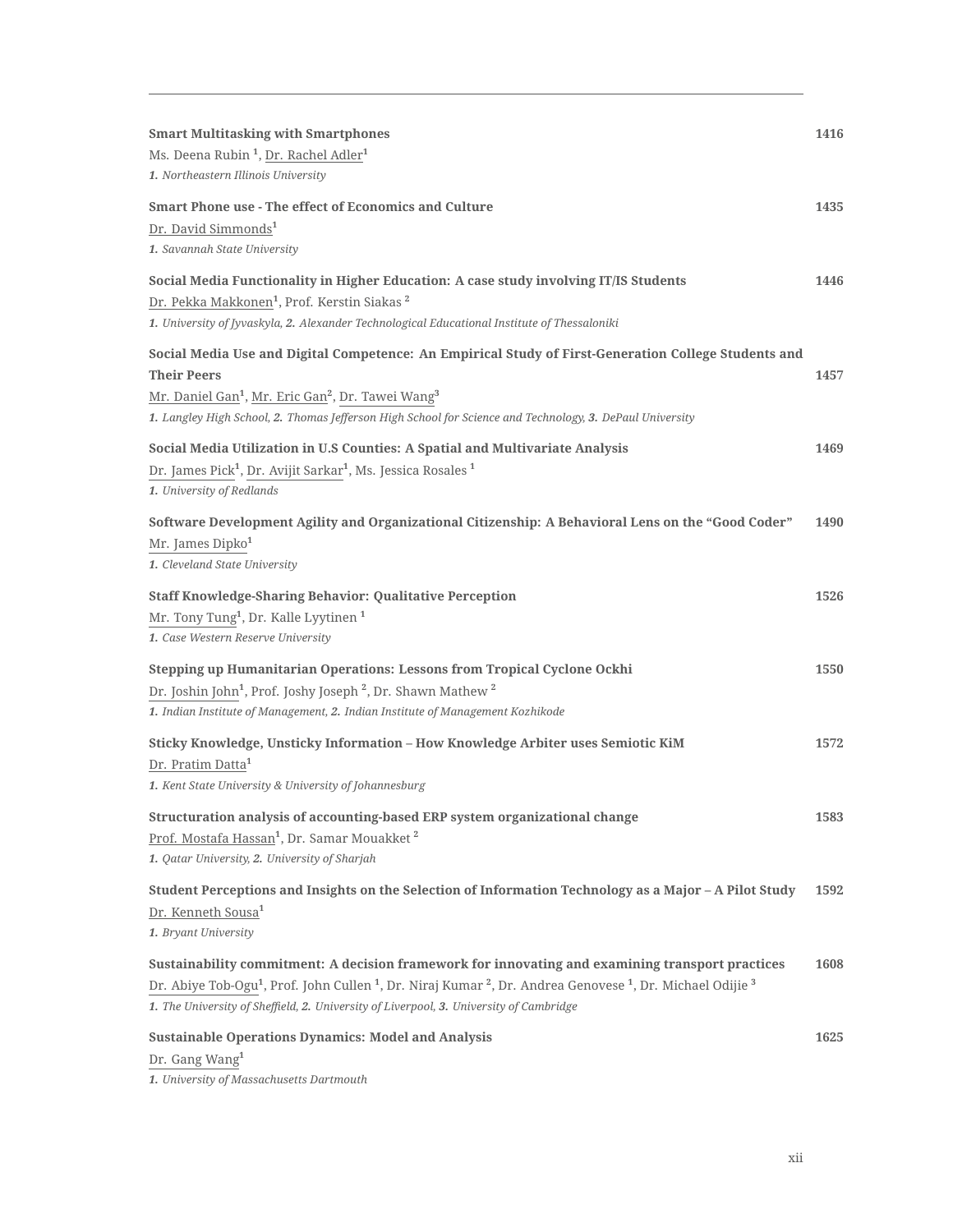| Teaching Case: Forecasting and Production Planning Using Decision Science<br>Dr. Murphy Choy <sup>1</sup> , Dr. Nang Laik Ma <sup>2</sup>                                                                                                                                                                                                      | 1639 |
|------------------------------------------------------------------------------------------------------------------------------------------------------------------------------------------------------------------------------------------------------------------------------------------------------------------------------------------------|------|
| 1. Edinburgh Business School, 2. Singaore University of Social Sciences<br>Teaching manpower planning using spreadsheet<br>Dr. Nang Laik Ma <sup>1</sup> , Dr. Murphy Choy <sup>2</sup><br>1. Singaore University of Social Sciences, 2. Edinburgh Business School                                                                             | 1660 |
| <b>Teaching Warehousing with Excel</b><br>Dr. Vitaly Brazhkin <sup>1</sup><br>1. Western Illinois University                                                                                                                                                                                                                                   | 1676 |
| Text Mining on Consumer Reviews of Internet of Things (IoT) Applications<br>Ms. Han Xiao <sup>1</sup> , Mr. Cijian Li <sup>1</sup> , Mr. Yongzhao Xu <sup>1</sup> , Dr. Wen-Bin Yu <sup>2</sup> , Dr. Bih-Ru Lea <sup>2</sup><br>1. Missouri University of Science and Technology, 2. Missouri University of Science & Technology              | 1684 |
| The Decision Making Process of Productive Capacity in Port Environment<br>Ms. Larissa Sincorá <sup>1</sup> , Prof. Lucas Poubel <sup>1</sup> , Mr. Antonio Souza <sup>1</sup> , Dr. Dr. Marcos Oliveira <sup>1</sup><br>1. Universidade Federal do Espírito Santo                                                                              | 1690 |
| The development of individual analytical orientation construct and measures<br>Dr. Kevin McCormack <sup>1</sup> , Dr. Dr. Marcos Oliveira <sup>2</sup> , Dr. Peter Trkman <sup>3</sup><br>1. Northwood University, 2. Universidade Federal do Espírito Santo, 3. University of Ljubljana                                                       | 1705 |
| The Effect of Jumbling Multiple-Choice Questions on Exam Scores<br>Dr. John Dickinson <sup>1</sup><br>1. University of Windsor                                                                                                                                                                                                                 | 1720 |
| The Effects of Man-Made Supply Chain Disruptions on Employee Job Satisfaction, Job Engagement, and<br><b>Employee Productivity</b><br>Mr. Tony Lynch <sup>1</sup> , Dr. William Luse <sup>2</sup> , Ms. Bukola Bakare <sup>3</sup><br>1. The University of Texas at Rio Grande Valley, 2. Laverne University, 3. North Dakota State University | 1721 |
| The Efficiency Assessment of Renewable Energy Sources with Data Envelopment Analysis<br>Dr. Umit Saglam <sup>1</sup><br>1. East Tennessee State University                                                                                                                                                                                     | 1739 |
| The emergence of entrepreneurial ecosystem: how early-stage startups build partnerships<br>Dr. Jinyoung Kim <sup>1</sup><br>1. Korea University Business School                                                                                                                                                                                | 1752 |
| The Future of Business Analytics Education: Closing the Gap between Academia & Industry<br>Dr. Abdullah Albizri <sup>1</sup> , Dr. Marina Johnson <sup>1</sup> , Dr. Rashmi Jain <sup>1</sup><br>1. Montclair State University                                                                                                                 | 1760 |
| The Impact of Green Supply Chain Integration on the Triple Bottom Line<br>Dr. Zhaojun Han <sup>1</sup><br>1. Dalian University of Technology                                                                                                                                                                                                   | 1767 |
| The Implications of Disruptive Innovation for the Outcomes of RE Businesses in Developed Economies<br>Dr. Yohannes Haile <sup>1</sup> , Dr. Diane Parente <sup>2</sup><br>1. The Pennsylvania State University, 2. The Pennsylvania State University at Erie                                                                                   | 1780 |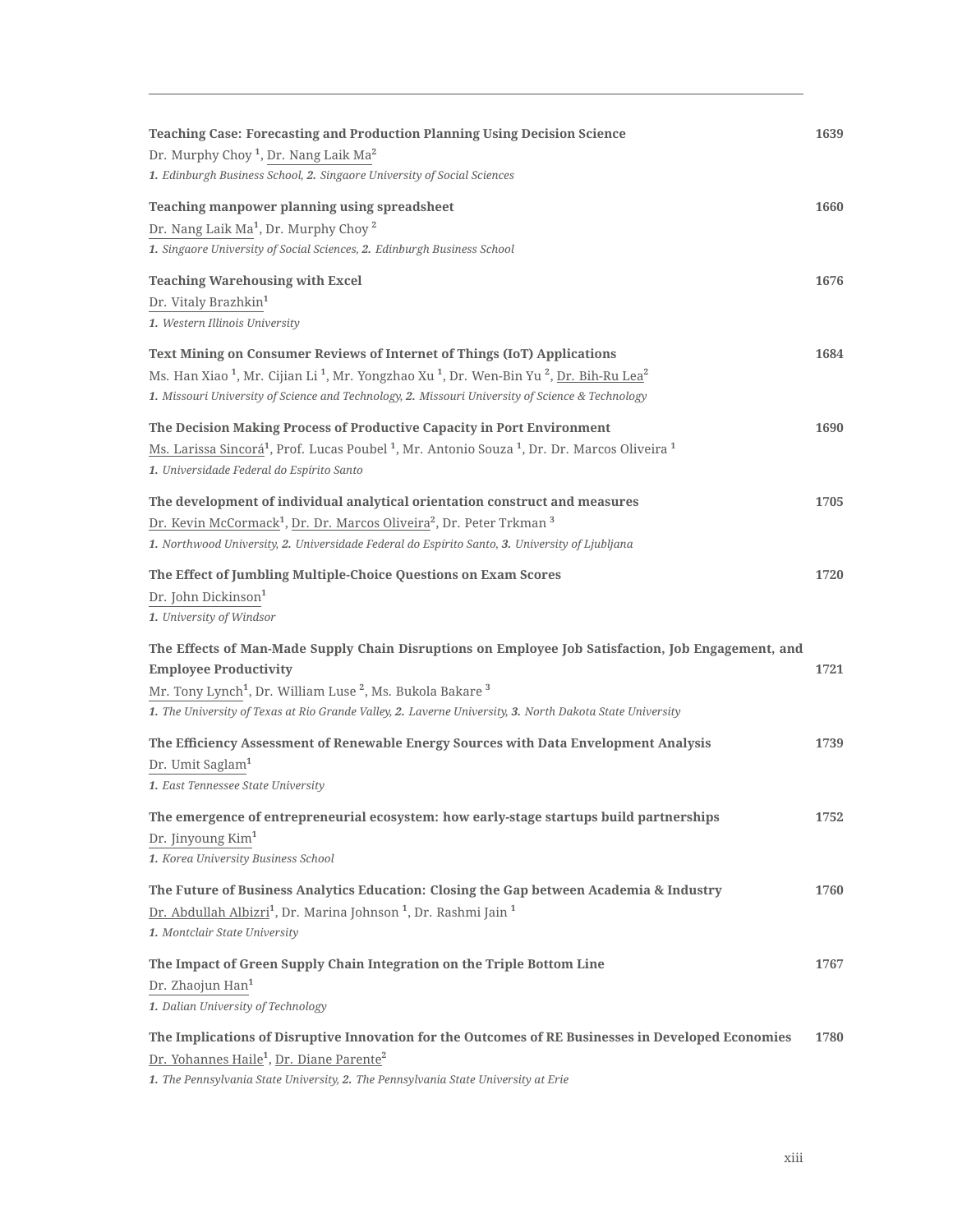| The Influence of Student Engagement on Retention<br>Dr. Josephine Namayanja <sup>1</sup> , Dr. Roger Blake <sup>1</sup><br>1. University of Massachusetts Boston                                                                                                                                                                              | 1793 |
|-----------------------------------------------------------------------------------------------------------------------------------------------------------------------------------------------------------------------------------------------------------------------------------------------------------------------------------------------|------|
| The Investigation of Mobilization and Service-Dominant Logic: Evidence from the Service Ecosystems of<br>Inward Investment Agencies of Taiwan, Singapore, and Korea<br>Ms. Mei-Hsing LIN <sup>1</sup> , Dr. Hsin-Hui Chou <sup>1</sup><br>1. National Cheng Kung University                                                                   | 1802 |
| The Knowledge Spectrum and Cognitive Force - several emerging tools of knowledge micro analysis<br>Prof. Theodore Randles <sup>1</sup> , Dr. William Miller <sup>2</sup> , Prof. Lutfus Sayeed <sup>3</sup><br>1. Eastern Kentucky University, 2. Georgia College & State University, 3. San Francisco State University                       | 1825 |
| The Relationship of Risk Management Integration to Counterfeit Mitigation and Supply Chain Perfor-<br>mance in the United States: A Preliminary Empirical Study<br>Dr. John Kros <sup>1</sup> , Dr. Mauro Falasca <sup>1</sup> , Dr. Scott Dellana <sup>1</sup> , Dr. Jason Rowe <sup>1</sup><br>1. East Carolina University                  | 1839 |
| The relationships between economic orientation, sustainable product design and innovative perfor-<br>mance: An empirical evidence from US manufacturing firms<br>Dr. Sandeep Jagani <sup>1</sup> , Dr. Anand Kunnathur <sup>2</sup> , Dr. Paul Hong <sup>2</sup><br>1. Illinois State University, 2. University of Toledo                     | 1859 |
| The Role of Business Analytics on Organizational Resilience<br>Ms. Larissa Sincorá <sup>1</sup> , Dr. Dr. Marcos Oliveira <sup>1</sup> , Dr. Hélio Zanquetto-Filho <sup>1</sup> , Dr. Teresa Carneiro <sup>1</sup> , Dr. Marcelo<br>Bronzo <sup>2</sup><br>1. Universidade Federal do Espírito Santo, 2. Universidade Federal de Minas Gerais | 1860 |
| The Role of Social Media in the Relationship between CRM, SRM, and Customer Satisfaction<br>Ms. Nero Edevbie <sup>1</sup> , Prof. Young Sik Cho <sup>1</sup><br>1. Jackson State University                                                                                                                                                   | 1878 |
| The Underlying Impact of Supplier Participation on Manufacturer Green Innovation<br>Prof. Colin Cheng <sup>1</sup> , Prof. Dennis Krumwiede <sup>2</sup><br>1. National Taipei University, 2. Idaho State University                                                                                                                          | 1902 |
| The Use of a Self-Managed Learning Project to Teach Governmental Accounting Topics<br>Dr. Judith Sage <sup>1</sup> , Dr. Lloyd Sage <sup>1</sup><br>1. Sage & Sage                                                                                                                                                                            | 1911 |
| The Use of French Words in Brand Naming: An Exploratory Analysis of Luxury Versus Non-Luxury Hedo-<br>nic Brands<br>Dr. Kenneth Bartkus <sup>1</sup> , Ms. Brittyn Dauk <sup>1</sup> , Ms. Erin Van Zomeren <sup>1</sup><br>1. Utah State University                                                                                          | 1924 |
| The Use of Predictive Modeling in the Evaluation of Technical Acquisition Performance Using Survival<br><b>Analysis</b><br>Dr. David Booth <sup>1</sup> , Dr. Ceyhun Ozgur <sup>2</sup><br>1. Kent State University, 2. Valparaiso University                                                                                                 | 1930 |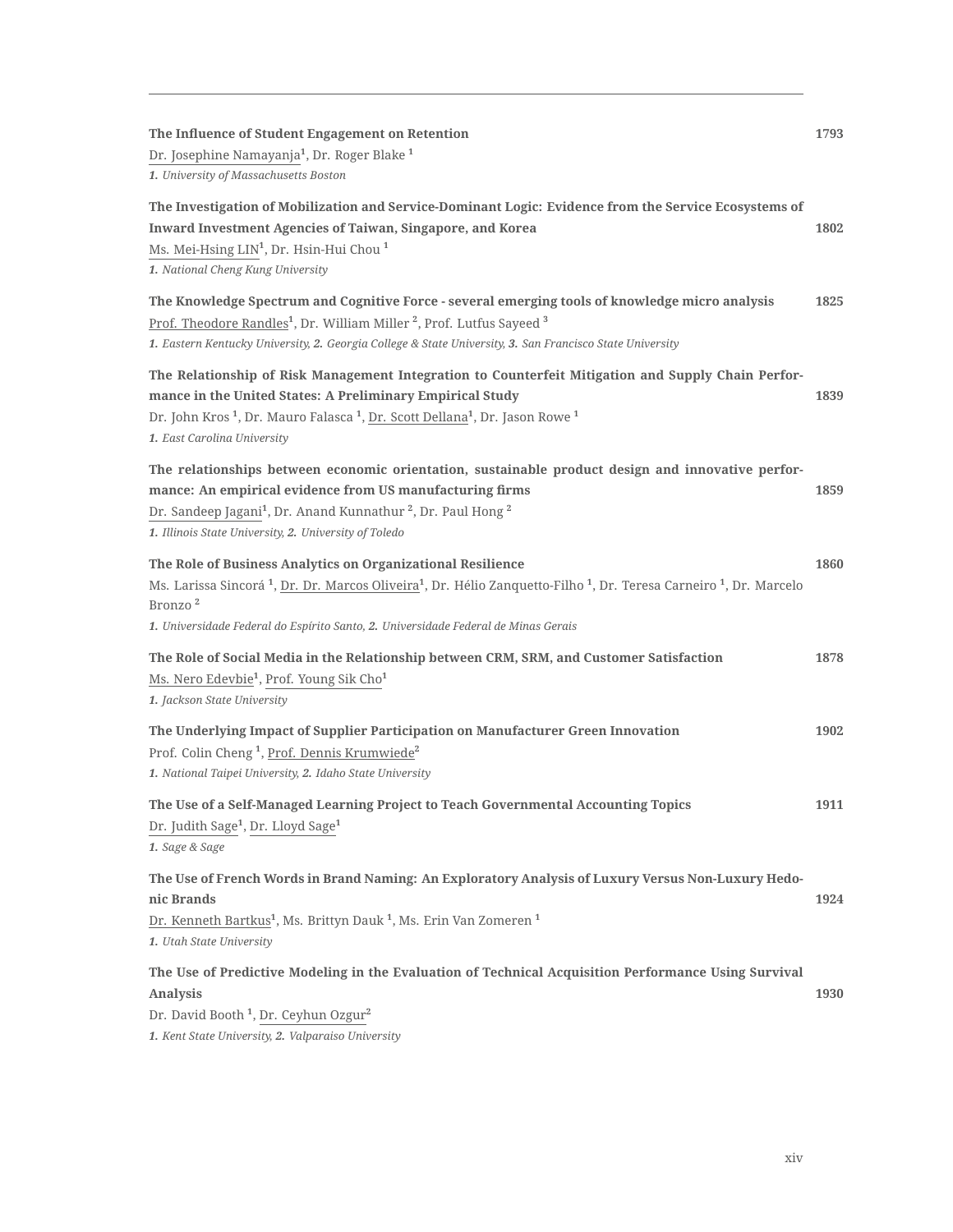| <b>Transparency in Crowdfunding for Emergency Management</b><br>Dr. Jorge Mejia <sup>1</sup> , Mrs. Gloria Urrea <sup>1</sup> , Prof. Alfonso J. Pedraza-Martinez <sup>1</sup><br>1. Indiana University                                                                                                                                         | 1941 |
|-------------------------------------------------------------------------------------------------------------------------------------------------------------------------------------------------------------------------------------------------------------------------------------------------------------------------------------------------|------|
| Tweets and posts: Social networking sites and political knowledge in the 2016 U.S. presidential election<br>Dr. William Adler <sup>1</sup> , Dr. Rachel Adler <sup>1</sup><br>1. Northeastern Illinois University                                                                                                                               | 1942 |
| Uncertainty and Asymmetric Information: Impact of Credence Inputs on Firm Competitiveness<br>Prof. Mzamo Mangaliso <sup>1</sup> , Dr. Diogo Souza-monteneiro <sup>2</sup> , Mr. Howard Jean-denis <sup>1</sup><br>1. University of Massachusetts Amherst, 2. Newcastle University                                                               | 1957 |
| Understanding Cuban Internet Use: A Digital Citizenship Perspective<br>Dr. Xuefei (Nancy) Deng <sup>1</sup> , Prof. Armando Camacho <sup>2</sup> , Dr. Larry Press <sup>1</sup><br>1. California State University, Dominguez Hills, 2. Independent Researcher                                                                                   | 1971 |
| Understanding Population Health Disparities: An Analysis of Social Determinants of Health<br>Ms. Eeshani Behara <sup>1</sup> , Dr. C. Derrick Huang <sup>2</sup> , Dr. Ravi Behara <sup>2</sup><br>1. American Heritage High School, Boca Delray, 2. Florida Atlantic University                                                                | 1984 |
| Understanding Social Media Participation Continuance Intention: A Perspective of Friends on Social Me-<br>dia<br>Dr. Wen-Ju Yu <sup>1</sup> , Prof. Shin-Yuan Hung <sup>1</sup> , Prof. Annie P. Yu <sup>1</sup> , Ms. Yu-Li Hung <sup>1</sup><br>1. National Chung Cheng University                                                            | 1998 |
| Understanding Social Technology Competence and Digital Collaboration: From the Perspective of First-<br><b>Generation College Students</b><br>Mr. Eric Gan <sup>1</sup> , Mr. Daniel Gan <sup>2</sup> , Dr. Tawei Wang <sup>3</sup><br>1. Thomas Jefferson High School for Science and Technology, 2. Langley High School, 3. DePaul University | 2021 |
| Understanding the effects of Airbnb's two-way review system on guests' intention to rebook<br>Ms. Sinh Tran <sup>1</sup> , Prof. Jengchung Victor Chen <sup>1</sup><br>1. National Cheng Kung University                                                                                                                                        | 2035 |
| <b>Understanding What Drives Bitcoin Trading Activities</b><br>Natalia Jerdack <sup>1</sup> , Ms.<br>Akmaral Dauletbek <sup>1</sup> , Ms.<br>Meredith Divine $^1$ , Mr.<br>Michael Hult $1$ ,<br>Ms.<br>Prof. Arthur Carvalho <sup>1</sup><br>1. Miami University                                                                               | 2048 |
| Use of Electronic Medical Records: An Application of UTAUT Model<br>Dr. Surma Mukhopadhyay <sup>1</sup> , Dr. Ramsankar Basak <sup>2</sup><br>1. Longwood University, 2. University of North Carolina at Chapel Hill                                                                                                                            | 2057 |
| USING BIG DATA TO EXPLORE THIRD WORLD MARKETS<br>Dr. Aurore Kamssu <sup>1</sup> , Mr. Turki Qasem <sup>1</sup><br>1. Tennessee State University                                                                                                                                                                                                 | 2069 |
| Using Recurrent Neural Network for Cloud Masquerade Attack Detection<br>Dr. Shuting Xu <sup>1</sup> , Dr. Shuhua Lai <sup>1</sup> , Dr. Li Yongjian <sup>2</sup> , Dr. Manying Qiu <sup>3</sup><br>1. Georgia Gwinnett College, 2. Institute of Software, Chinese Academy of Sciences, 3. Virginia State University                             | 2077 |